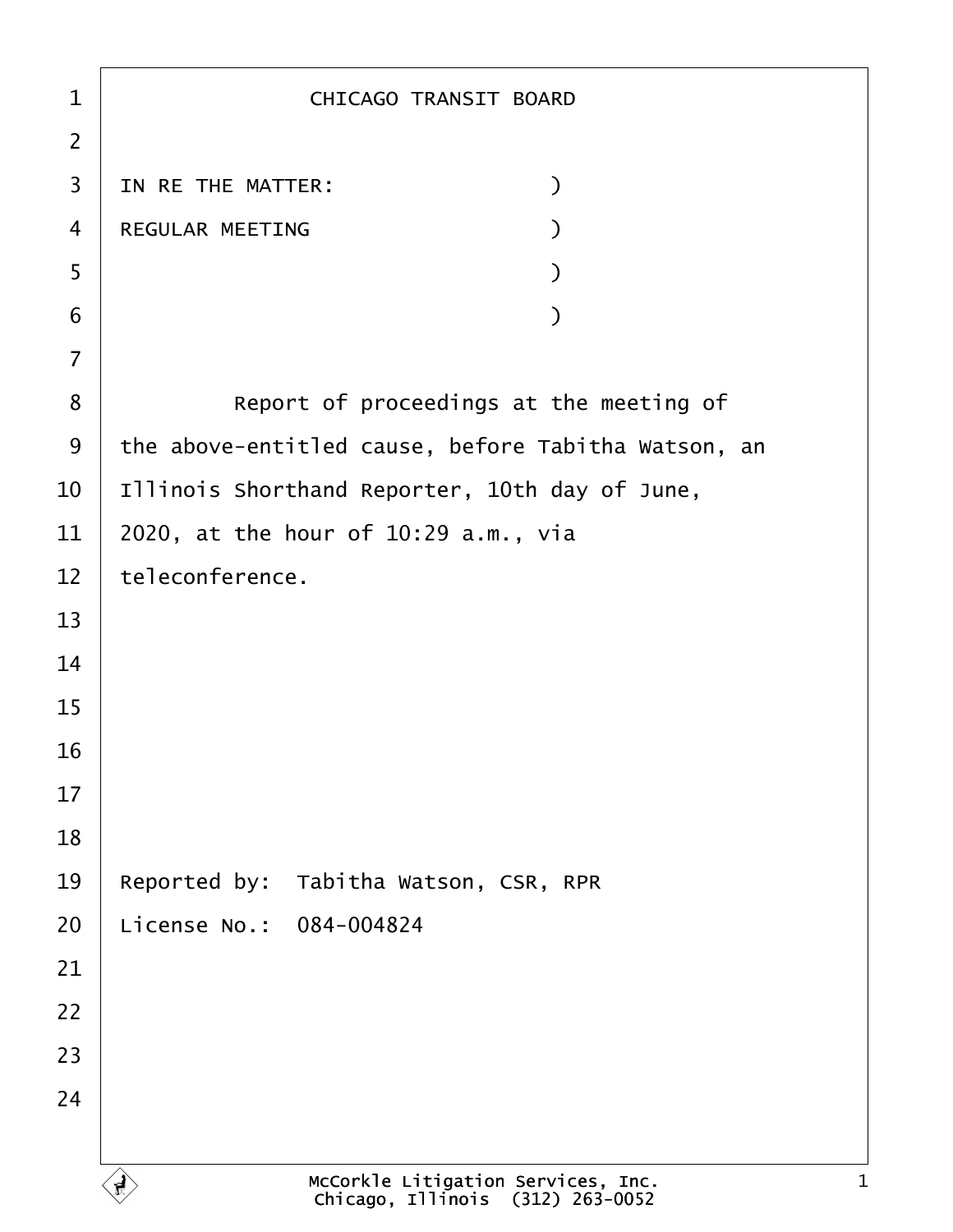| 1              | <b>BOARD MEMBERS PRESENT:</b>        |
|----------------|--------------------------------------|
| $\overline{2}$ | MR. TERRY PETERSON, Chairperson      |
| 3              | <b>MS. ARABEL ALVA ROSALES</b>       |
| $\overline{4}$ | <b>MS. GLORIA CHEVERE</b>            |
| 5              | <b>MR. KEVIN IRVINE</b>              |
| 6              | <b>MR. BERNARD JAKES</b>             |
| $\overline{7}$ | <b>MR. JOHNNY MILLER</b>             |
| 8              | <b>MR. ALEJANDRO SILVA</b>           |
| 9              |                                      |
| 10             |                                      |
| 11             | <b>ALSO PRESENT:</b>                 |
| 12             | MR. DORVAL R. CARTER, JR., President |
| 13             | MR. GREGORY LONGHINI, Secretary      |
| 14             | MS. KAREN SEIMETZ, General Counsel   |
| 15             | <b>MR. RONALD ESTER</b>              |
| 16             | <b>MS. KAMESHA HILL</b>              |
| 17             | <b>MS. MOLLY POPPE</b>               |
| 18             |                                      |
| 19             |                                      |
| 20             |                                      |
| 21             |                                      |
| 22             |                                      |
| 23             |                                      |
| 24             |                                      |
|                |                                      |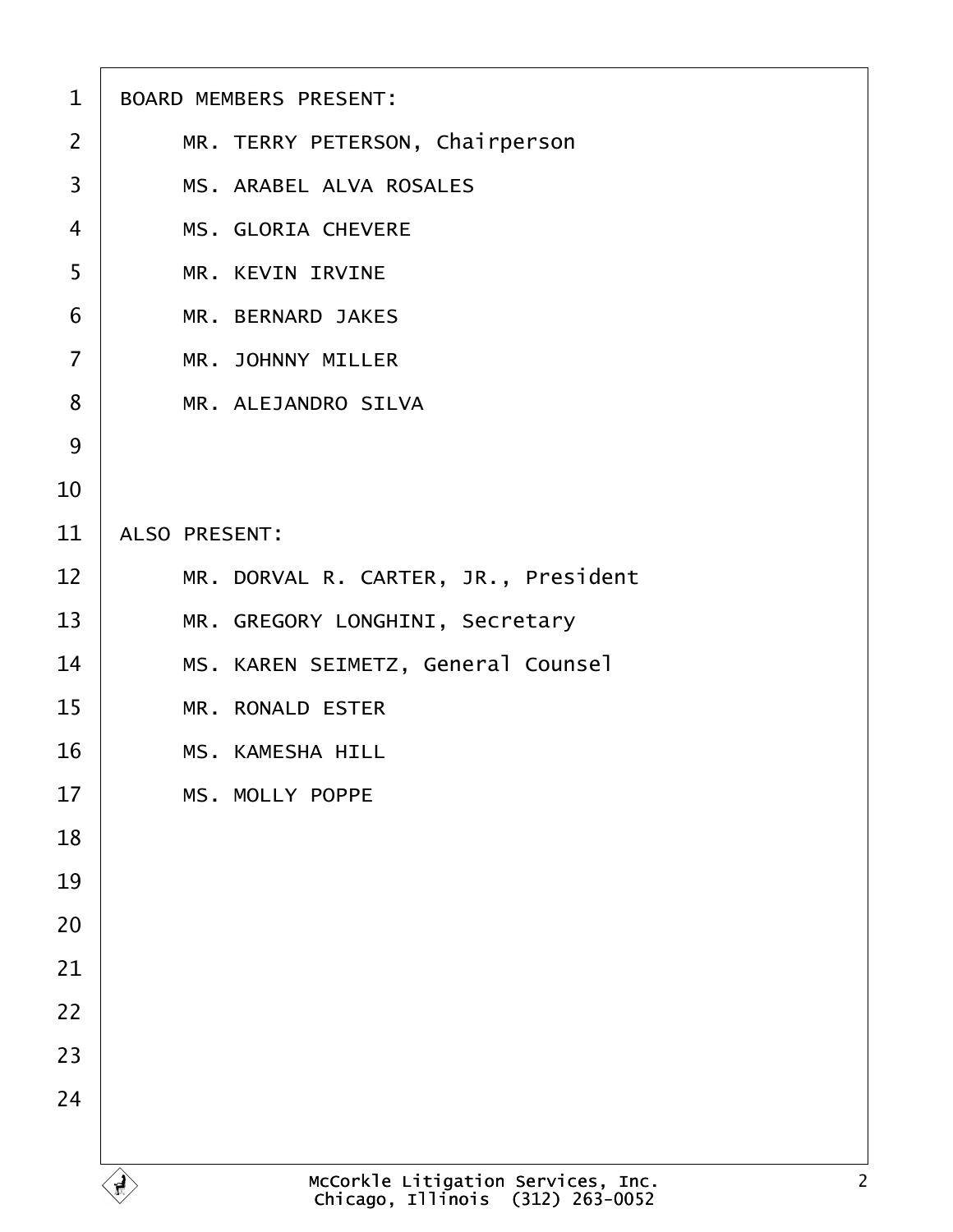<span id="page-2-0"></span>

| 1  | MR. LONGHINI: Chairman Peterson, we can begin  |
|----|------------------------------------------------|
| 2  | the board meeting at 10:29 a.m.                |
| 3  | CHAIRPERSON PETERSON: Thank you, Greg.         |
| 4  | Good morning, everyone. I would like to        |
| 5  | dall to order the regular scheduled meeting of |
| 6  | Chicago Transit Board for June 10th, 2020.     |
| 7  | Would the secretary call the roll?             |
| 8  | MR. LONGHINI: Yes.                             |
| 9  | <b>Director Chevere?</b>                       |
| 10 | <b>DIRECTOR CHEVERE: Present.</b>              |
| 11 | MR. LONGHINI: Director Jakes?                  |
| 12 | <b>DIRECTOR JAKES: Here.</b>                   |
| 13 | MR. LONGHINI: Director Miller?                 |
| 14 | <b>DIRECTOR MILLER: Here.</b>                  |
| 15 | MR. LONGHINI: Director Irvine?                 |
| 16 | <b>DIRECTOR IRVINE: Here.</b>                  |
| 17 | MR. LONGHINI: Director Alva Rosales?           |
| 18 | DIRECTOR ALVA ROSALES: Here.                   |
| 19 | MR. LONGHINI: Director Silva?                  |
| 20 | <b>DIRECTOR SILVA: Here.</b>                   |
| 21 | MR. LONGHINI: Chairman Peterson?               |
| 22 | <b>CHAIRPERSON PETERSON: Here.</b>             |
| 23 | MR. LONGHINI: Chairman, we have a quorum of    |
| 24 | the Board with all seven members present.      |
|    |                                                |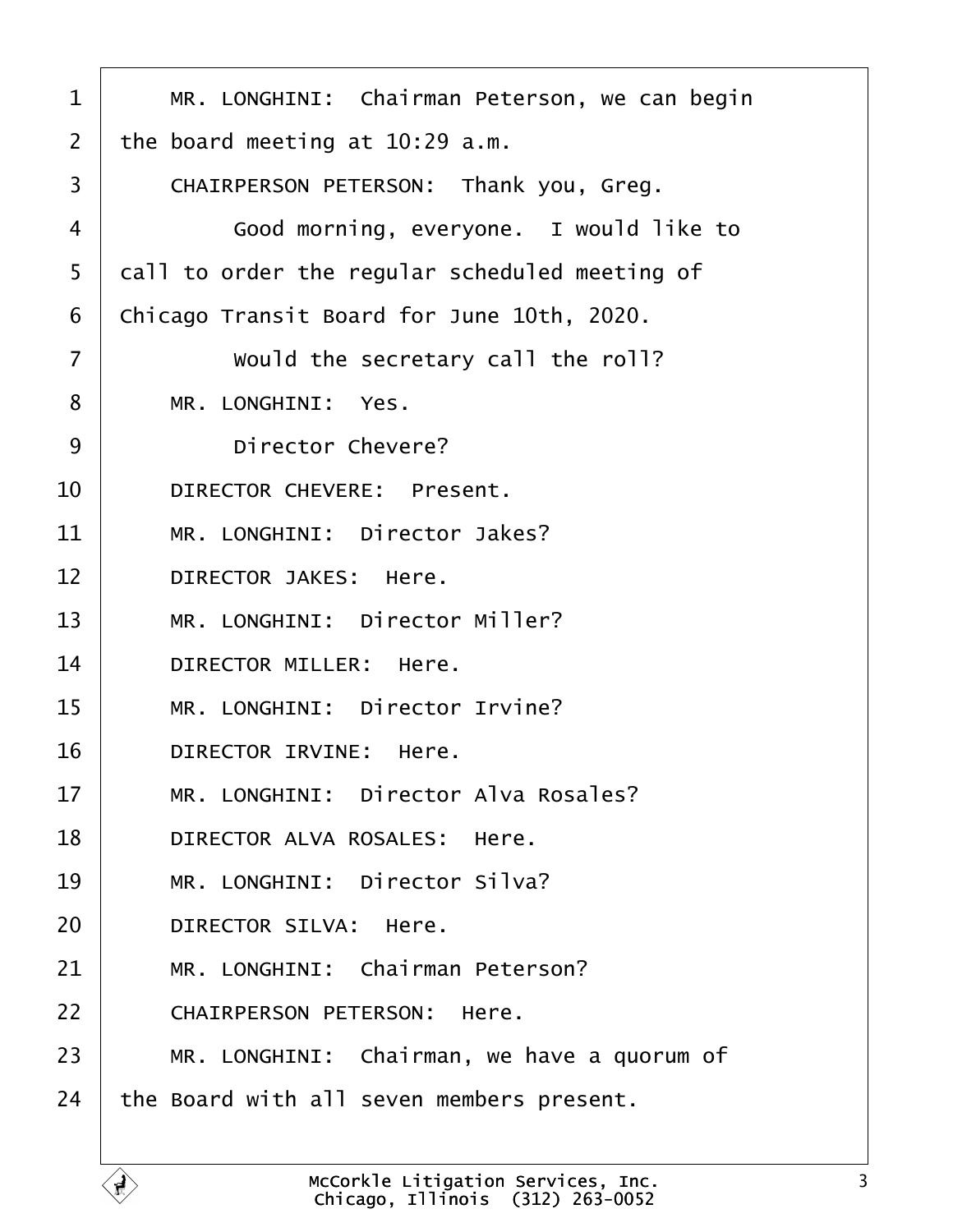<span id="page-3-0"></span>

| 1              | CHAIRPERSON PETERSON: Thanks, Greg.                 |
|----------------|-----------------------------------------------------|
| $\overline{2}$ | The first order of business is public               |
| 3              | domment. Greg.                                      |
| 4              | MR. LONGHINI: Yes. We have no speakers today,       |
| 5              | however we do have two people who have sent in      |
| 6              | written comments. So I'm going to read them. The    |
| 7              | first one will be from John Morrison that was sent  |
| 8              | to me yesterday at 1:00 p.m.                        |
| 9              | Hello, Secretary Longhini and CTA Board.            |
| 10             | My name is John Morrison. I am a resident of        |
| 11             | Chicago's Ravenswood neighborhood and I am writing  |
| 12             | to object to use of the CTA buses to transport      |
| 13             | police and National Guard to protests and the       |
| 14             | allegations of threats of punishments for bus       |
| 15             | drivers who have opposed to this practice.          |
| 16             | From the death of Laquan McDonald to the            |
| 17             | allegations of abuses at Homan Square, to say that  |
| 18             | Chicago's Police Department has had a fraught       |
| 19             | elationship with our African-American residents is  |
| 20             | being generous.                                     |
| 21             | The Chicago Transit Authority, as a                 |
| 22             | service of the people, should not see its purpose   |
| 23             | co-opted to aid a police department in dire need of |
| 24             | reform.                                             |
|                |                                                     |

Г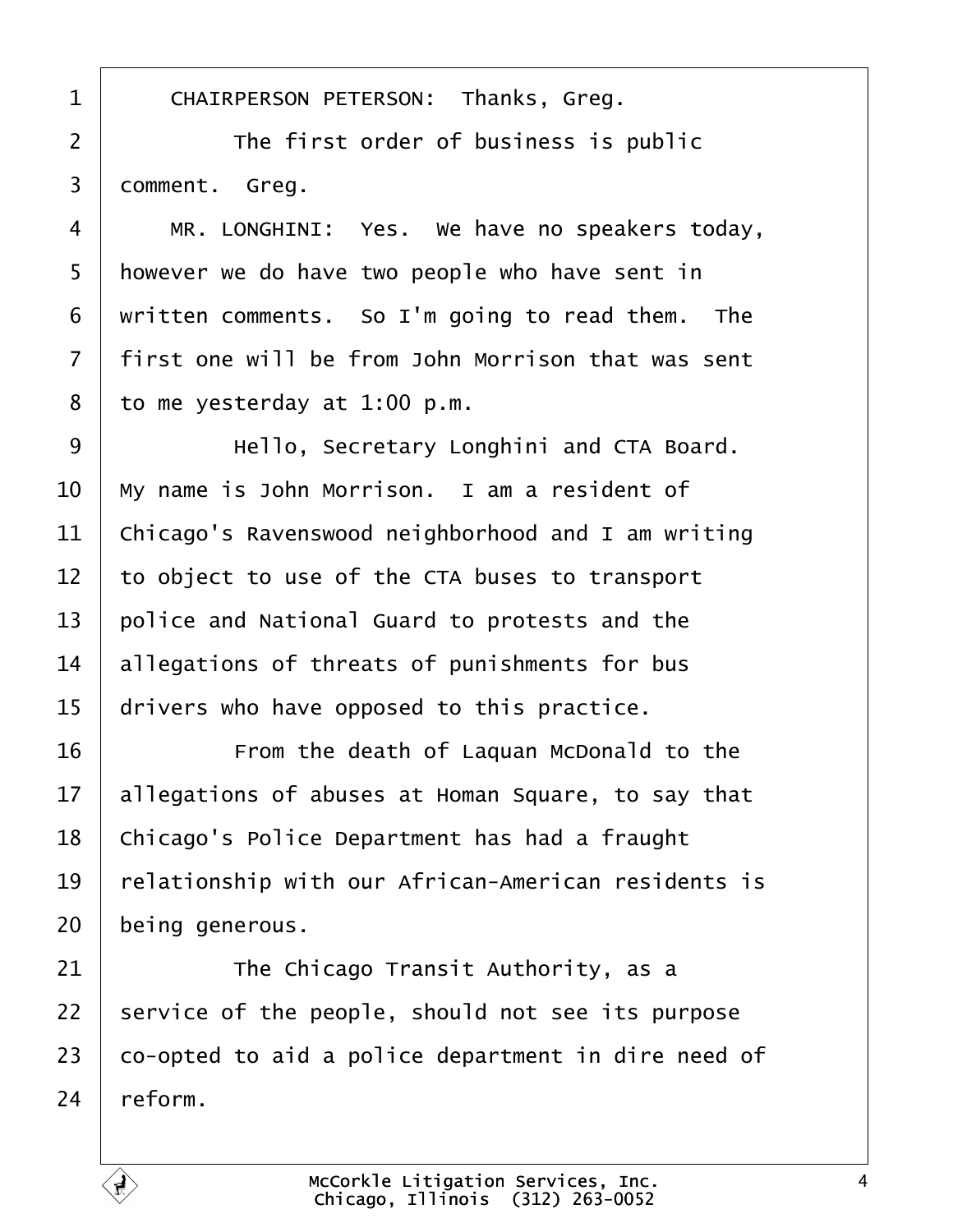<span id="page-4-0"></span>

| 1              | I write today to urge the Board to adopt            |
|----------------|-----------------------------------------------------|
| $\overline{2}$ | the following. One, an immediate ban on further     |
| 3              | usage of CTA vehicles and resources for police      |
| 4              | enforcement and transportation. Two, investigate    |
| 5              | allegations of threats against CTA drivers and      |
| 6              | immediately remove all guilty parties from their    |
| 7              | rbles. Three, issue a public apology to our         |
| 8              | dommunities and to your workers and pledge to work  |
| 9              | with local community organizers to do better going  |
| 10             | forward. Thank you for your time and                |
| 11             | consideration. Sincerely, John Morrison.            |
| 12             | The second written communication came to            |
| 13             | me yesterday at 11:50 a.m. From a Sean Wolter,      |
| 14             | W-O-L-T-E-R.                                        |
| 15             | Hello. My name is Sean Wolter. I live in            |
| 16             | ogan Square. I am writing to submit a public        |
| 17             | comment for Wednesday 10 June's meeting. I love     |
| 18             | the CTA and I never thought I would have to submit  |
| 19             | a public comment.                                   |
| 20             | The last week has been a wake-up call for           |
| 21             | me and the city. I don't want the CTA shuttling     |
| 22             | CTA or aiding law enforcement, immigration, or our  |
| 23             | military in any way. Let them get a ride from       |
| 24             | someone else or use their Ventra card and ride as a |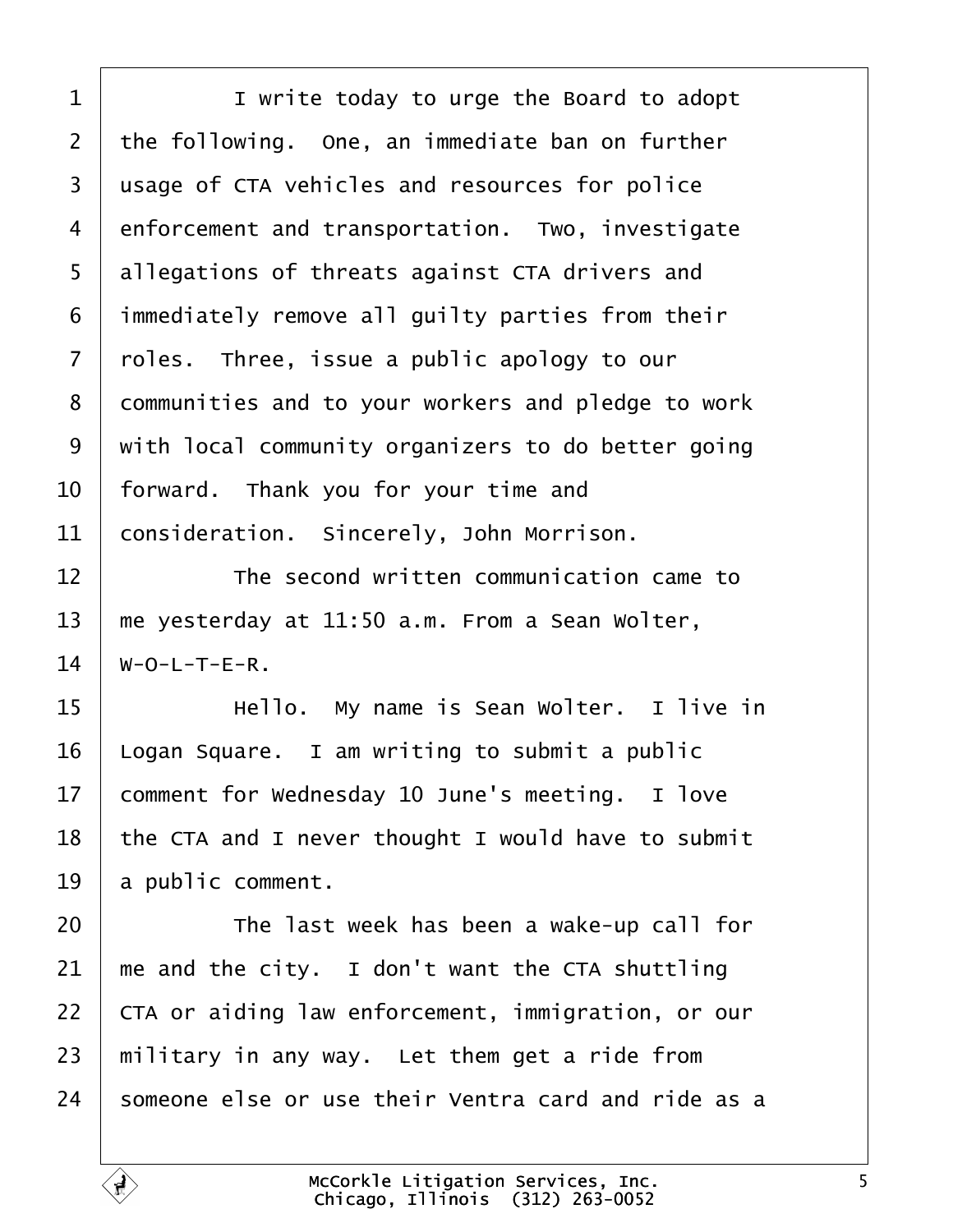<span id="page-5-0"></span>

| 1              | divilian. Remove surveillance cameras too while      |
|----------------|------------------------------------------------------|
| $\overline{2}$ | you're at it. That's all. Thank you for reading.     |
| 3              | Keep up the good work.                               |
| 4              | That concludes the public comment section            |
| 5              | of today's meeting, sir.                             |
| 6              | CHAIRPERSON PETERSON: Thank you, Greg.               |
| $\overline{7}$ | The next order of business today is the              |
| 8              | approval of the May 13th, 2020 Board minutes. The    |
| 9              | minutes were previously distributed. I will now      |
| 10             | entertain a motion to approve the minutes of the     |
| 11             | Regular Board Meeting of May 13th, 2020.             |
| 12             | <b>DIRECTOR CHEVERE: This is Director Chevere. I</b> |
| 13             | move that we approve the minutes of the May          |
| 14             | meeting.                                             |
| 15             | DIRECTOR ALVA ROSALES: This is Director Alva         |
| 16             | Rosales. I will second that.                         |
| 17             | MR. LONGHINI: Thank you. I will now take a           |
| 18             | rollcall vote.                                       |
| 19             | Director Chevere?                                    |
| 20             | DIRECTOR CHEVERE: Yes.                               |
| 21             | MR. LONGHINI: Director Jakes?                        |
| 22             | <b>DIRECTOR JAKES: Yes.</b>                          |
| 23             | MR. LONGHINI: Director Miller?                       |
| 24             | DIRECTOR MILLER: Yes.                                |
|                |                                                      |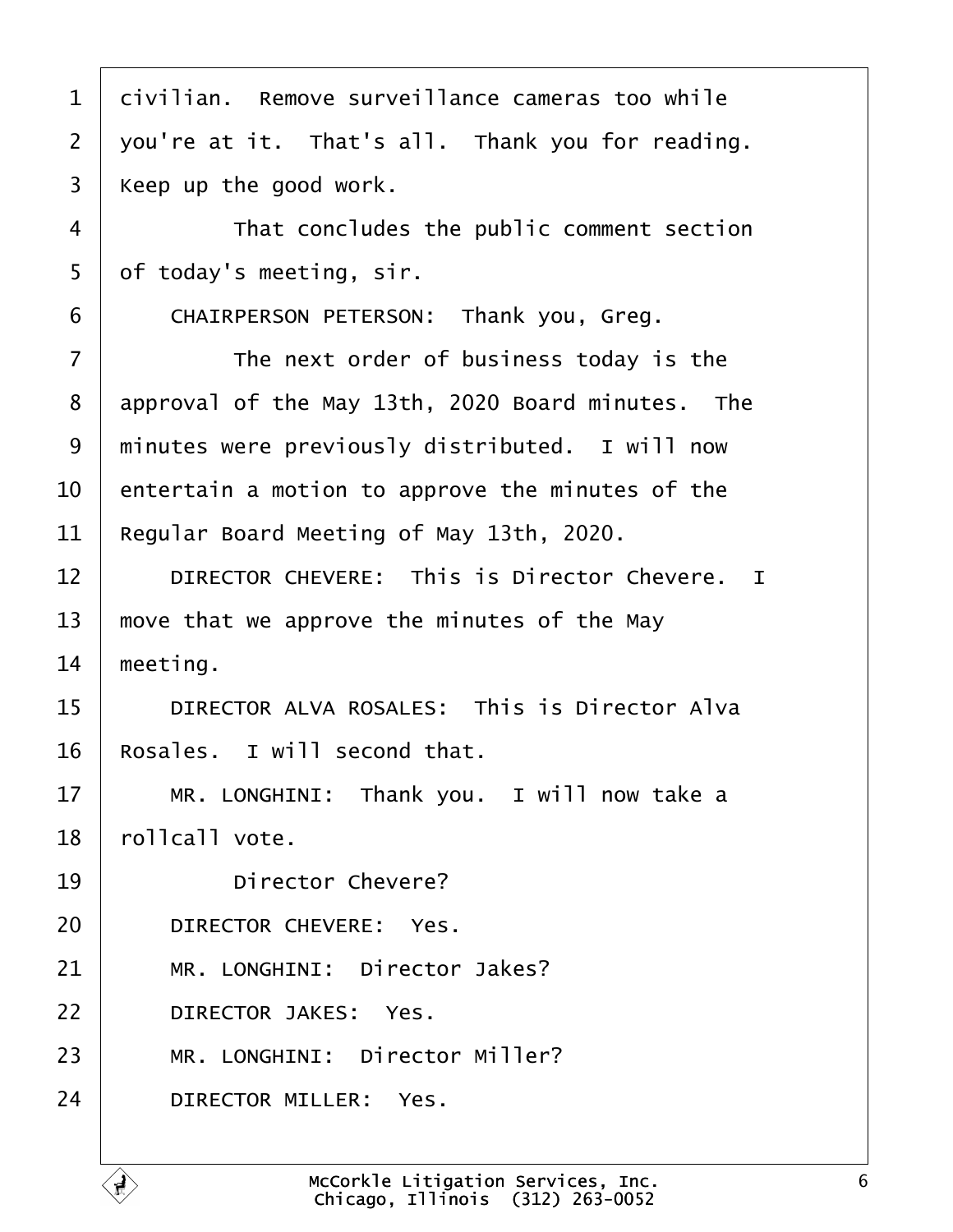<span id="page-6-0"></span>

| 1              | MR. LONGHINI: Director Irvine?                        |
|----------------|-------------------------------------------------------|
| $\overline{2}$ | <b>DIRECTOR IRVINE: Yes.</b>                          |
| 3              | MR. LONGHINI: Director Alva Rosales?                  |
| 4              | DIRECTOR ALVA ROSALES: Yes.                           |
| 5              | MR. LONGHINI: Director Silva?                         |
| 6              | <b>DIRECTOR SILVA: Yes.</b>                           |
| $\overline{7}$ | MR. LONGHINI: Chairman Peterson?                      |
| 8              | <b>CHAIRPERSON PETERSON: Yes.</b>                     |
| 9              | MR. LONGHINI: That motion to approve the              |
| 10             | motion passes, sir, with seven yes votes.             |
| 11             | CHAIRPERSON PETERSON: Thanks, Greg.                   |
| 12             | The next order of business is Board                   |
| 13             | matters. Chief Safety and Security Officer Ron        |
| 14             | Esther will make a presentation.                      |
| 15             | Ron?                                                  |
| 16             | MR. ESTER: Good morning. Ronald Ester, Chief          |
| 17             | Safety Officer. I'm joined by Kamesha Hill, Senior    |
| 18             | Manager of Safety -- Safety Management Systems.       |
| 19             | This ordinance is for the approval of the Rail and    |
| 20             | Bus Public Transportation Agency Safety Plan. The     |
| 21             | <b>Public Transportation Agency Safety Plan PTASP</b> |
| 22             | Final Rule 49 CFR Part 673 requires operators of      |
| 23             | public transportation systems that are recipients     |
| 24             | or subrecipients of FTA grant funds to develop        |
|                |                                                       |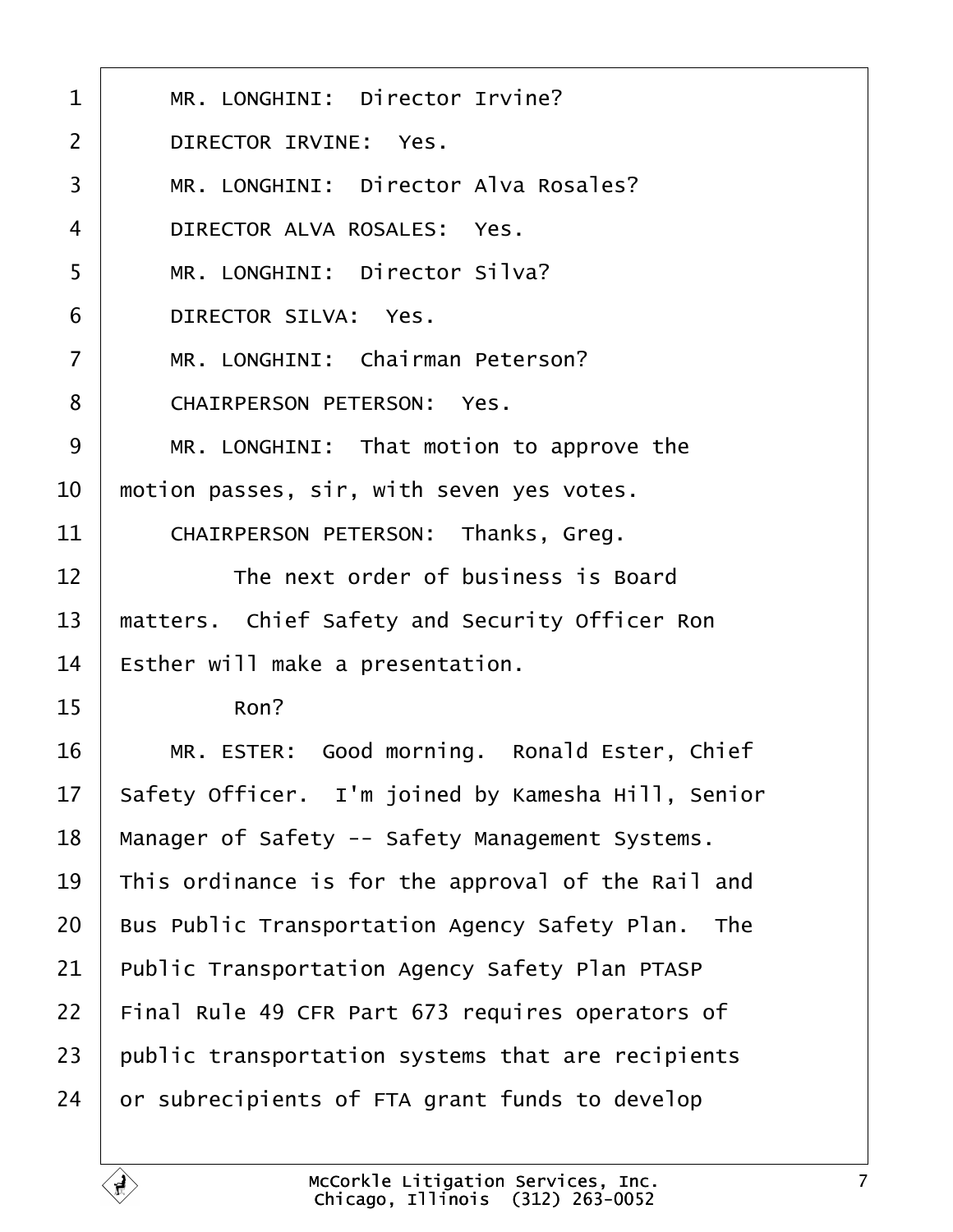<span id="page-7-0"></span>

|  |  |  |  |  |  | 1 safety plans that include processes and procedures |
|--|--|--|--|--|--|------------------------------------------------------|
|--|--|--|--|--|--|------------------------------------------------------|

- 2 recessary for implementing the safety management
- 3 system, SMS.
- 4 **8MS** is a formal top-down organizational
- 5 wide approach to managing safety risk and assuring
- 6 the effectiveness of the agency's safety risk
- 7 mitigation. SMS includes systematic procedures,
- 8 practices, and policies for managing risks and
- 9 hazards. SMS components include safety management
- 10 bolicy, safety risk management, safety insurance,
- 11 and safety promotion.
- 12 **The final rule became effective on**
- 13  $\mu$ uly 19, 2019. Each transit operator is required
- 14 to certify that it has a safety plan meeting the
- 15 requirements of the final rule by July 20, 2020.
- 16 The deadline has been extended to the end of the
- 17  $\sqrt{2}$  vear due to the coronavirus.
- 18 **CTA's, Chicago Transit Authority's, rail**
- 19 and bus agency safety plans meet the requirements
- 20 b f both the Federal Transit Administration and
- 21 Illinois SSOA or State Safety Oversight Agency.
- 22 Staff recommends approval of both the rail and the
- 23 bus agency safety plans.
- $24$  | I'll be happy to take any questions.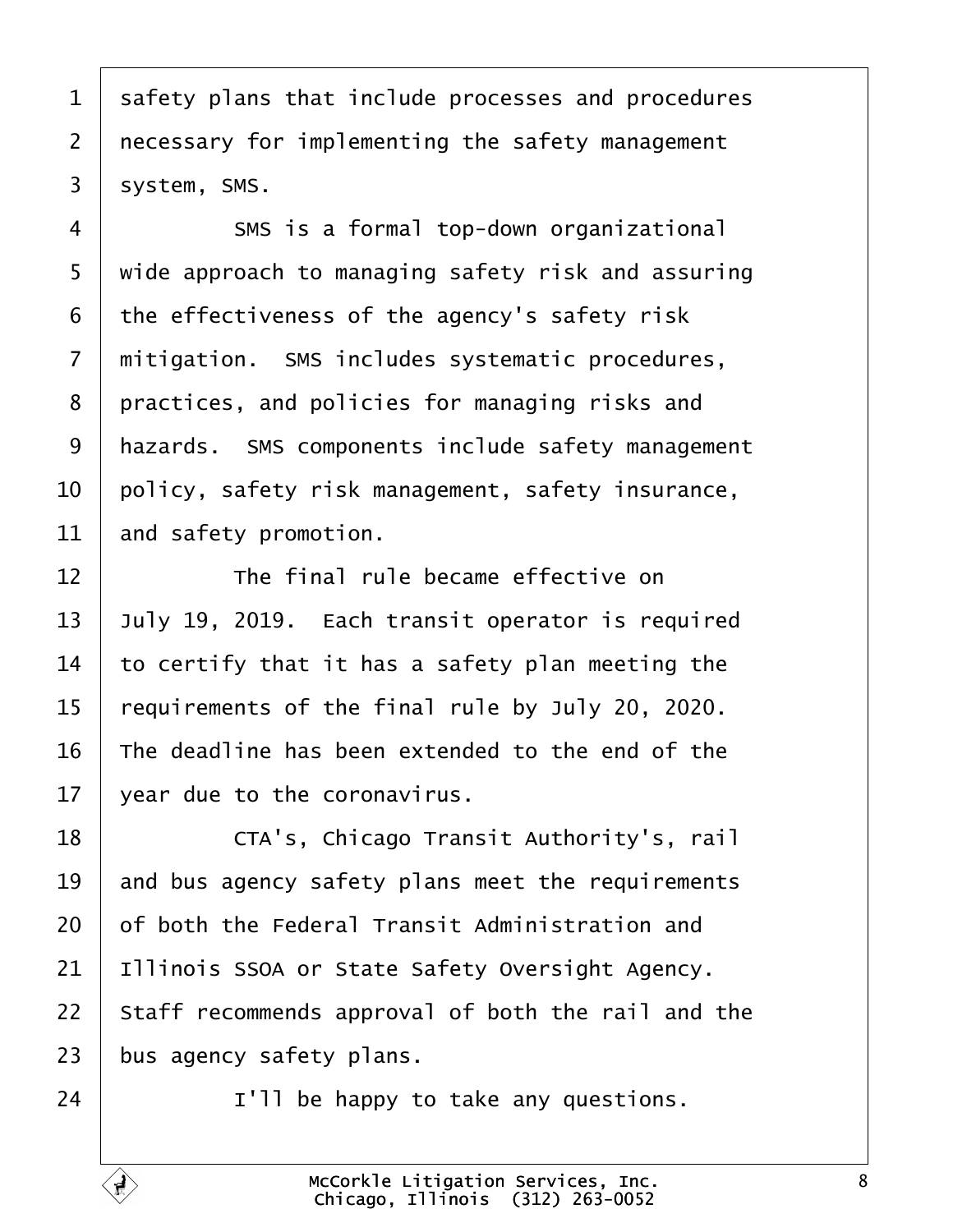<span id="page-8-0"></span>

| 1  | CHAIRPERSON PETERSON: Are there any questions       |
|----|-----------------------------------------------------|
| 2  | from board members for Ron?                         |
| 3  | All right. Hearing none, Ron, let me just           |
| 4  | thank you for your presentation and thank you and   |
| 5  | the staff and to everyone that worked with you in   |
| 6  | terms of putting the plan together. I really        |
| 7  | appreciate it.                                      |
| 8  | I will now entertain a motion to approve            |
| 9  | an ordinance approving the Authority Public Transit |
| 10 | Agency Rail and Bus Safety Plan. Do I have a        |
| 11 | motion?                                             |
| 12 | DIRECTOR CHEVERE: This is Judge Chevere. I          |
| 13 | move that that plan be accepted.                    |
| 14 | DIRECTOR ALVA ROSALES: This is Director Alva        |
| 15 | Rosales. I will second that.                        |
| 16 | MR. LONGHINI: Thank you. Before I take a            |
| 17 | follcall vote, for the record, I forgot to mention  |
| 18 | this, President Carter and General Counsel Karen    |
| 19 | Seimetz are also participating in this meeting. I   |
| 20 | will now take the rollcall vote on Ron's plan.      |
| 21 | <b>Director Chevere?</b>                            |
| 22 | DIRECTOR CHEVERE: Yes.                              |
| 23 | MR. LONGHINI: Director Jakes?                       |
| 24 | <b>DIRECTOR JAKES: Yes.</b>                         |
|    |                                                     |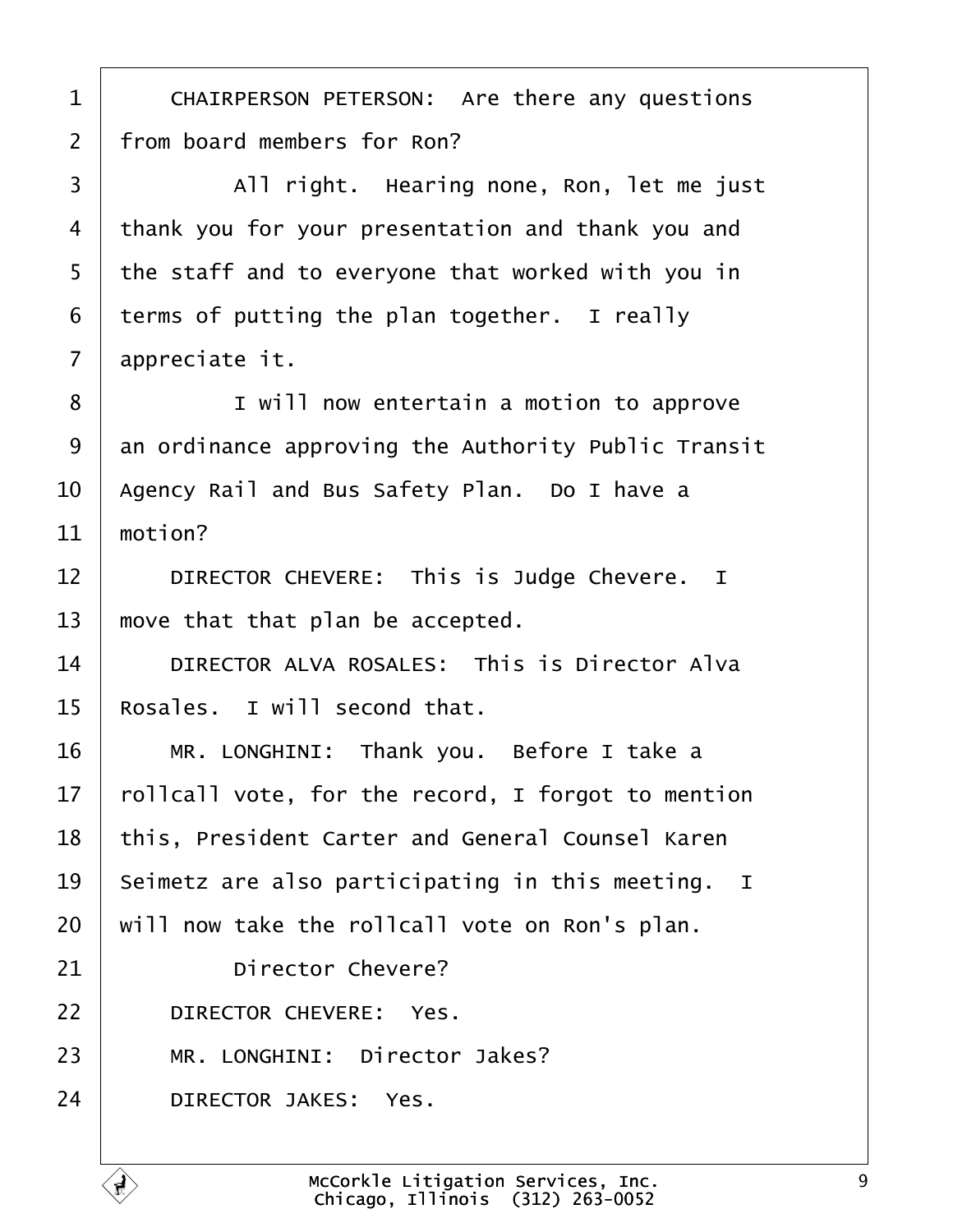<span id="page-9-0"></span>

| $\mathbf 1$    | MR. LONGHINI: Director Miller?                     |
|----------------|----------------------------------------------------|
| 2              | <b>DIRECTOR MILLER: Yes.</b>                       |
| 3              | MR. LONGHINI: Director Irvine?                     |
| 4              | DIRECTOR IRVINE: Yes.                              |
| 5              | MR. LONGHINI: Director Alva Rosales?               |
| 6              | DIRECTOR ALVA ROSALES: Yes.                        |
| $\overline{7}$ | MR. LONGHINI: Director Silva?                      |
| 8              | <b>DIRECTOR SILVA: Yes.</b>                        |
| 9              | MR. LONGHINI: Chairman Peterson?                   |
| 10             | <b>CHAIRPERSON PETERSON: Yes.</b>                  |
| 11             | MR. LONGHINI: That motion is approved with         |
| 12             | seven yes votes, Chairman Peterson.                |
| 13             | CHAIRPERSON PETERSON: Thanks, Greg.                |
| 14             | The next order of business is a report             |
| 15             | from the Committee on Finance, Audit and Budget.   |
| 16             | <b>Director Silva?</b>                             |
| 17             | DIRECTOR SILVA: The Committee on Finance,          |
| 18             | Audit and Budget met earlier this morning via      |
| 19             | teleconference. The Committee approved the May 13, |
| 20             | 2020 minutes. The Committee reviewed the finance   |
| 21             | report. The Committee heard the presentation of    |
| 22             | the independent auditor report for fiscal year     |
| 23             | 2019.                                              |
| 24             | The committee also reviewed the following          |
|                |                                                    |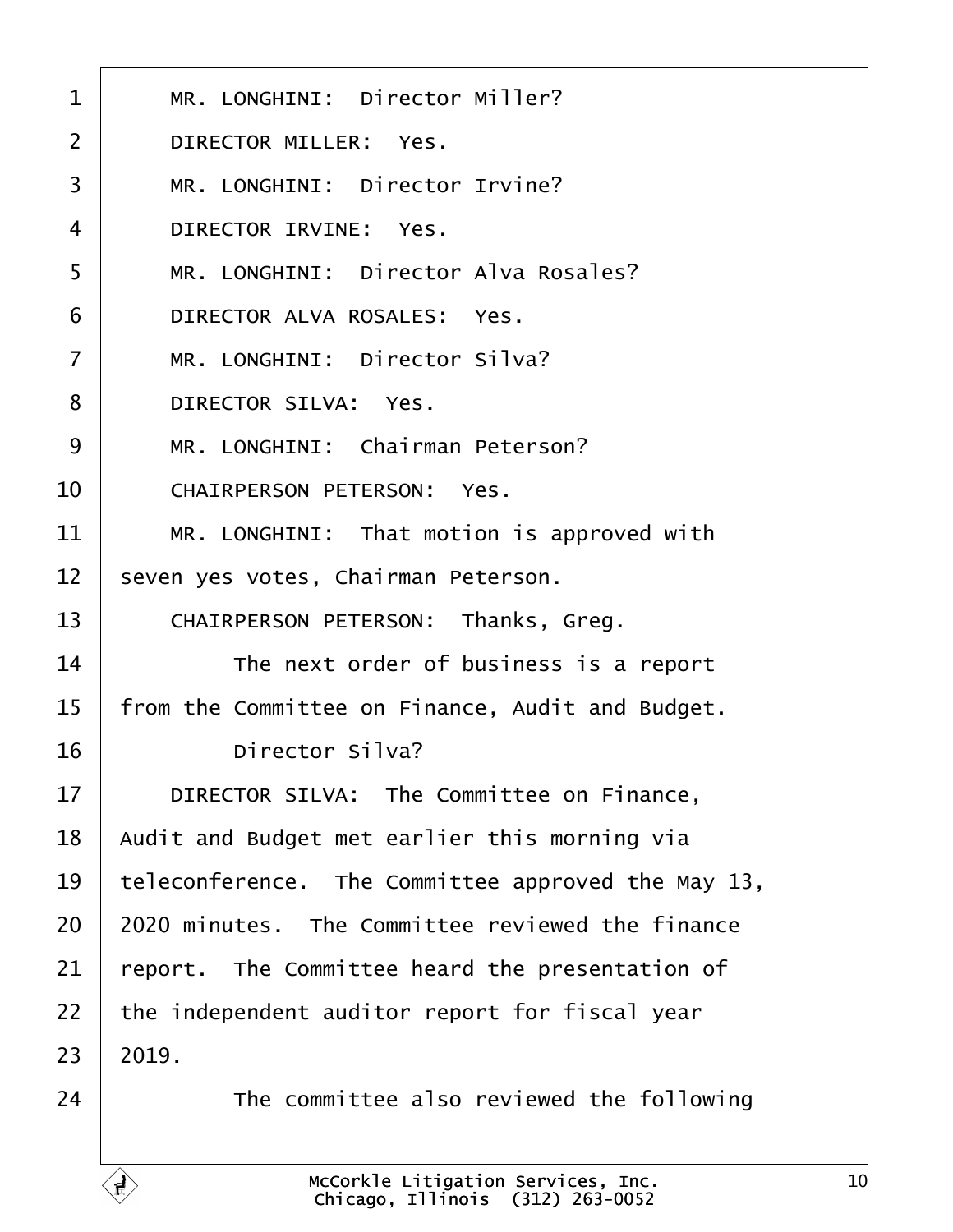<span id="page-10-0"></span>

| 1              | two ordinances. An ordinance authorizing a Locker |
|----------------|---------------------------------------------------|
| $\overline{2}$ | Location Pilot Program with Amazon.com Services,  |
| 3              | LLC to install, operate, and maintain package     |
| 4              | delivery lockers at designated rail stations.     |
| 5              | An ordinance authorizing a co-promotional         |
| 6              | agreement with the City of Chicago through the    |
| 7              | Department of Assets, Information and Services.   |
| 8              | The Committee also reviewed 15 purchase and sales |
| 9              | award recommendations.                            |
| 10             | The Committee approved both ordinances,           |
| 11             | all 15 contracts, placed them on the omnibus, and |
| 12             | ecommends the omnibus for Board approval.         |
| 13             | That concludes my report, Chairman                |
| 14             | Peterson.                                         |
| 15             | CHAIRPERSON PETERSON: Thank you, Director         |
| 16             | Silva. Appreciate it. May I now have a motion to  |
| 17             | approve the omnibus as stated by Director Silva?  |
| 18             | DIRECTOR CHEVERE: I make a motion to approve      |
| 19             | the omnibus. Judge Chevere.                       |
| 20             | DIRECTOR ALVA ROSALES: Director Alva Rosales.     |
| 21             | will second that.                                 |
| 22             | MR. LONGHINI: Rollcall vote.                      |
| 23             | <b>Director Chevere?</b>                          |
| 24             | DIRECTOR CHEVERE: Yes.                            |
|                |                                                   |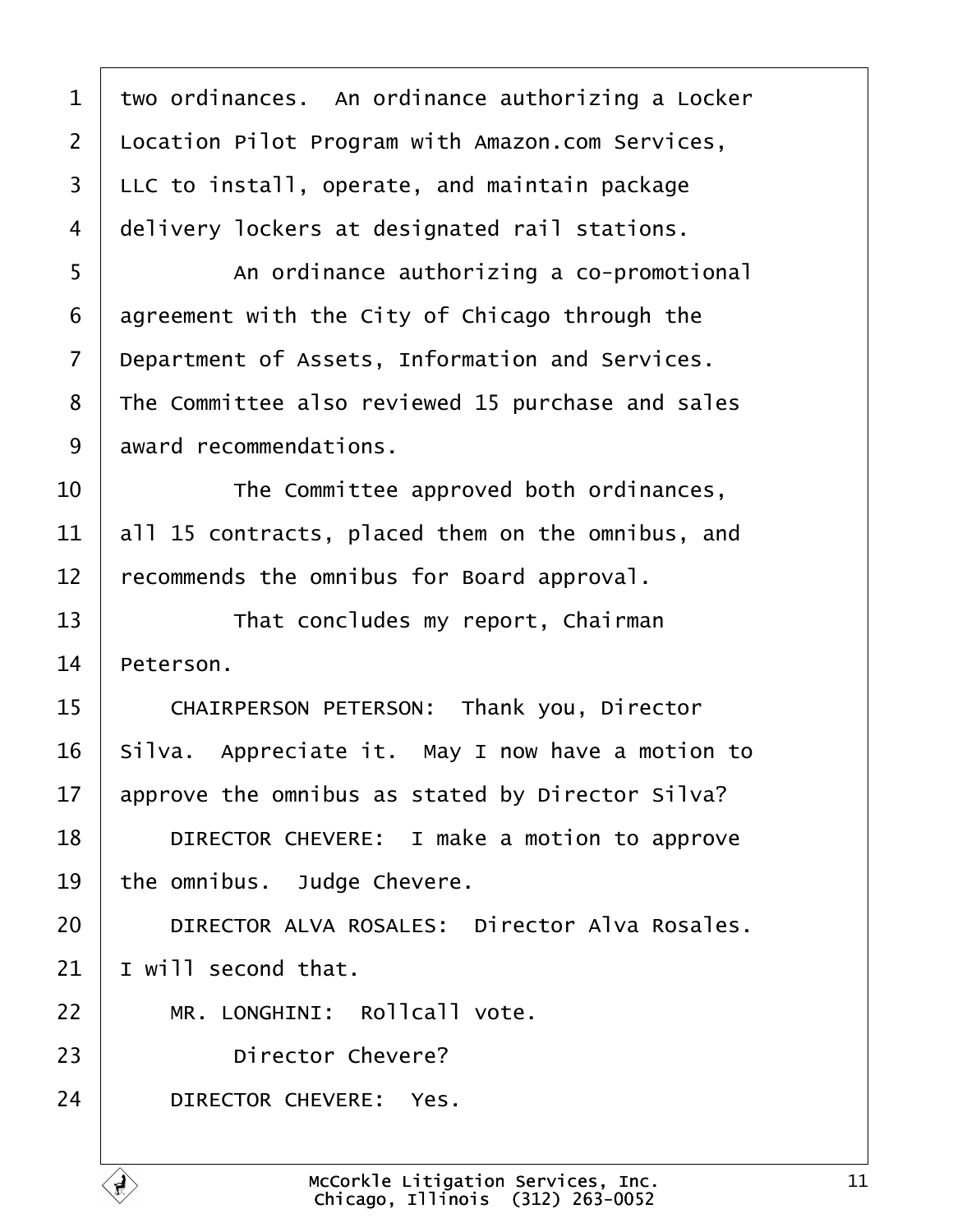<span id="page-11-0"></span>

| 1               | MR. LONGHINI: Director Jakes?                       |
|-----------------|-----------------------------------------------------|
| 2               | <b>DIRECTOR JAKES: Yes.</b>                         |
| 3               | MR. LONGHINI: Director Miller?                      |
| 4               | <b>DIRECTOR MILLER: Yes.</b>                        |
| 5               | MR. LONGHINI: Director Irvine?                      |
| 6               | DIRECTOR IRVINE: Yes.                               |
| $\overline{7}$  | MR. LONGHINI: Director Alva Rosales?                |
| 8               | DIRECTOR ALVA ROSALES: Yes.                         |
| 9               | MR. LONGHINI: Director Silva?                       |
| 10              | <b>DIRECTOR SILVA: Yes.</b>                         |
| 11              | MR. LONGHINI: Chairman Peterson?                    |
| 12 <sup>2</sup> | <b>CHAIRPERSON PETERSON: Yes.</b>                   |
| 13              | MR. LONGHINI: The motion to approve the             |
| 14              | omnibus as stated is approved with seven yes votes, |
| 15              | <b>CHAIRPERSON PETERSON.</b>                        |
| 16              | CHAIRPERSON PETERSON: Thanks, Greg. Is there        |
| 17              | any new business, Greg, to come before the Board?   |
| 18              | MR. LONGHINI: Yes. President Carter would           |
| 19              | like to say a few words. So I will now turn this    |
| 20              | over -- we will now turn this over to President     |
| 21              | Carter.                                             |
| 22              | PRESIDENT CARTER: Thank you, Greg.                  |
| 23              | Mr. Chairman, I wanted to basically update          |
| 24              | you on what CTA's plans are as we enter Phase 3 of  |
|                 |                                                     |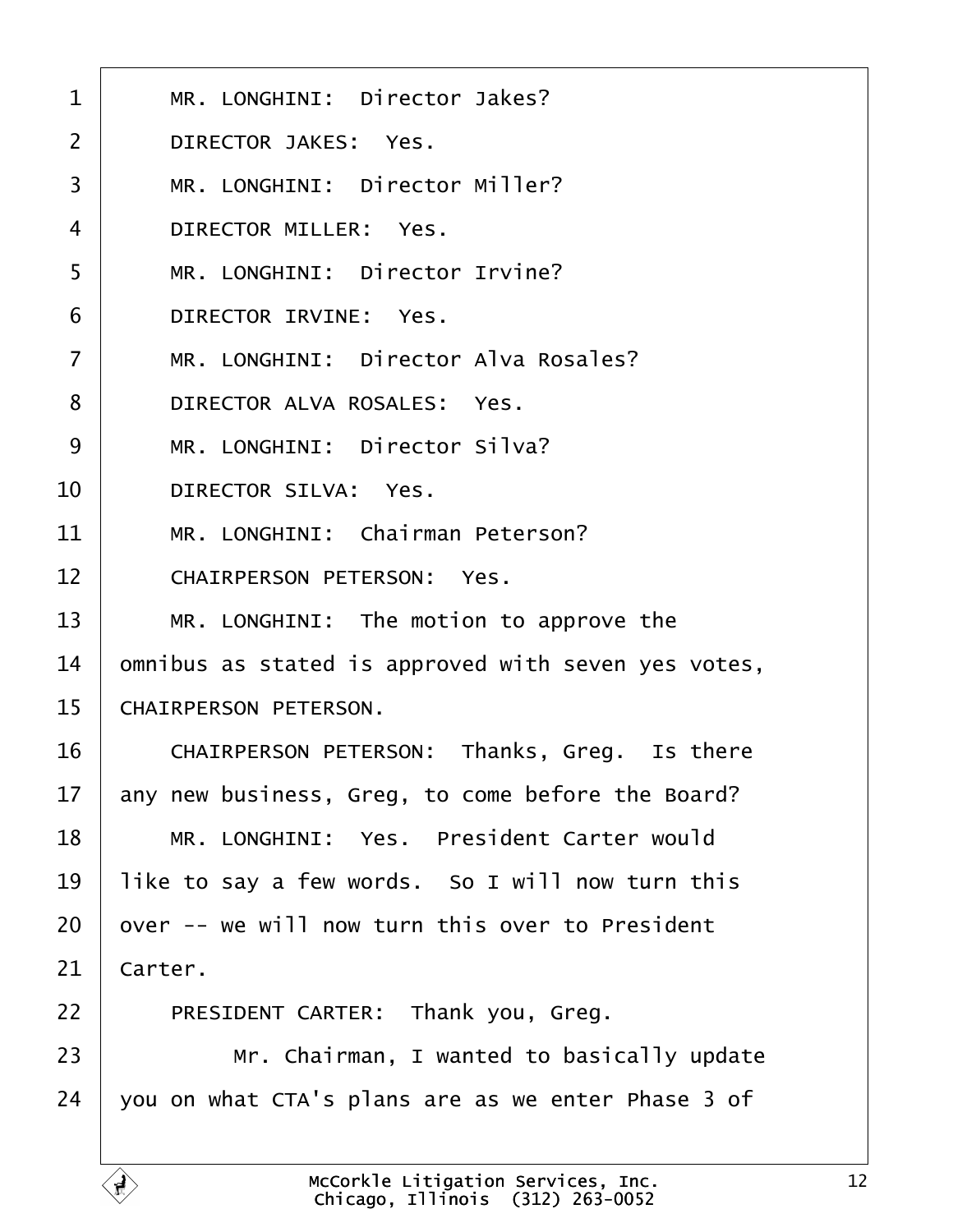<span id="page-12-0"></span>1 the reopening process, which began last week in the

2 dity of Chicago.

3 **Come of the things that we've been doing** 4 literally over the past month or so is starting to 5 prepare for this phase of the reopening process. 6 As part of that preparation, I've put together a 7 task force of senior executives at CTA that was 8 basically led by our Chief Innovation Officer Molly 9 Proppe to develop CTA's strategy for approaching 10 this phase and future phases of reopening as we 11 move forward.  $12$  **Many of you heard me talk about the** 13 challenges of reopening public transit before, 14 **particularly given the limited capacity that we** 15 have on public -- on CTA and the challenges of 16 social distancing, particularly around public 17 transportation, which is designed to do everything 18 but social distance. 19 **So Molly and the rest of the task force** 20 have really been working to develop strategies and 21 communication pieces and information around how we 22 can engage our customers and prepare them for the 23 process of using public transit as we go into this 24 hext phase.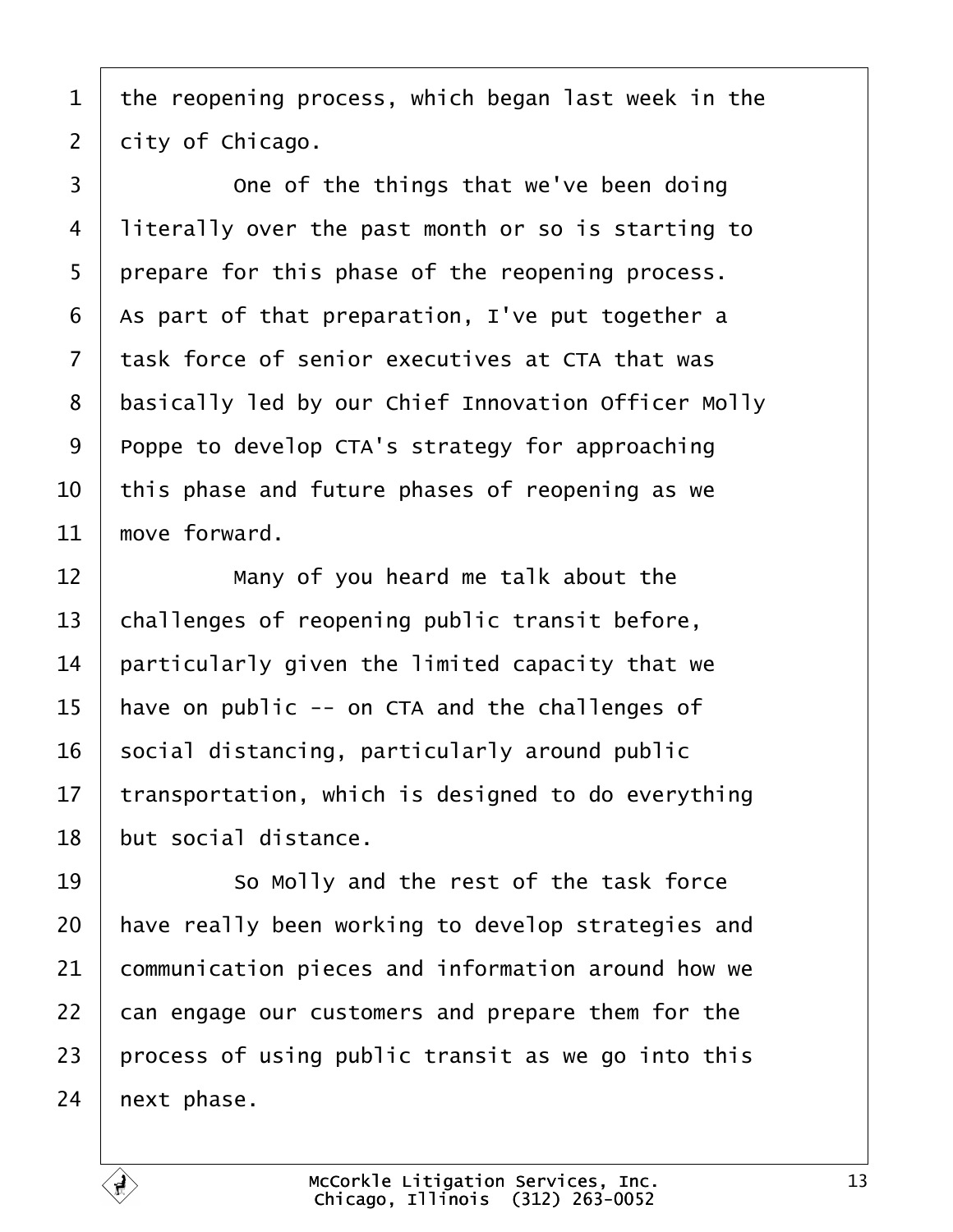<span id="page-13-0"></span>

| 1  | So I wanted to take a few minutes to walk           |
|----|-----------------------------------------------------|
| 2  | through those details with you and I'm going to     |
| 3  | have Molly talk you through the reopening plans for |
| 4  | Phase 3 for CTA and obviously we'll answer any      |
| 5  | questions that you may have once she completes her  |
| 6  | presentation.                                       |
| 7  | MS. POPPE: Good morning, Chairman Peterson and      |
| 8  | members of the Board. As President Carter           |
| 9  | mentioned, I'm Molly Poppe. I'm the Chief           |
| 10 | Innovation Officer for the Chicago Transit          |
| 11 | Authority.                                          |
| 12 | Since the start of the COVID-19 global              |
| 13 | pandemic, CTA has been actively responding to this  |
| 14 | crisis and providing critical transportation        |
| 15 | services to Chicago's essential workers and         |
| 16 | customers who use it to make essential trips.       |
| 17 | As we move forward with this phase,                 |
| 18 | economic and social reopening of the City of        |
| 19 | Chicago, CTA is prepared with a thoughtful and      |
| 20 | dynamic plan for our reopening that expands on many |
| 21 | of the successful initiatives and operational       |
| 22 | investments we've made since the start of this      |
| 23 | crisis.                                             |
| 24 | For our reopening plan, CTA is not only             |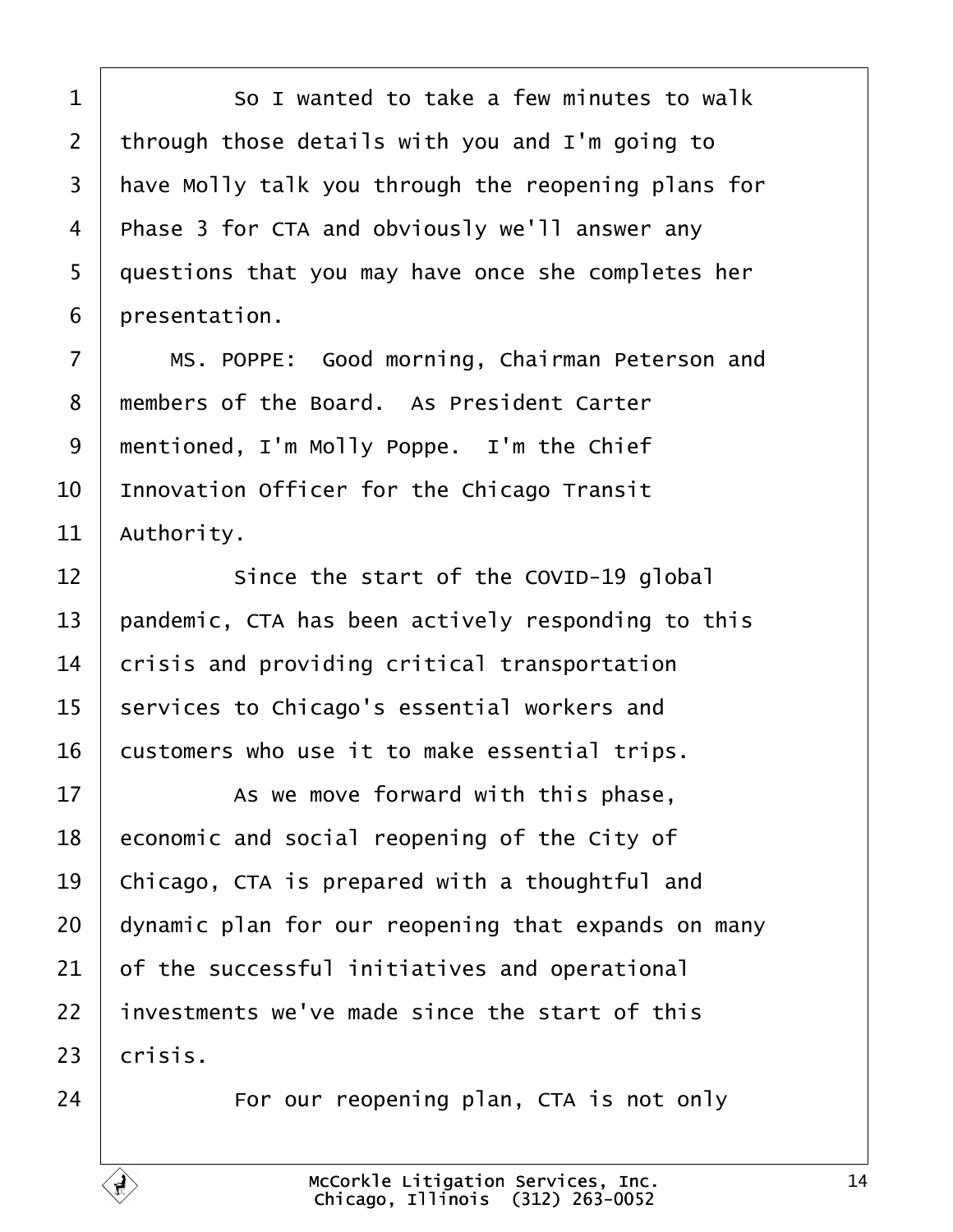<span id="page-14-0"></span>

| 1  | building on these prior initiatives, but we are     |
|----|-----------------------------------------------------|
| 2  | also employing multiple new strategies to protect   |
| 3  | dur customers and employees while also maintaining  |
| 4  | the quality service the region relies on. This      |
| 5  | includes providing our workforce with personal      |
| 6  | protective equipment, or PPE, and instituting many  |
| 7  | social distancing controls throughout our system.   |
| 8  | We are running full service continuously            |
| 9  | throughout the pandemic and plan to do that for all |
| 10 | of our reopening phases, which will allow for       |
| 11 | maximum amounts of social distancing.               |
| 12 | We're working in coordination with the              |
| 13 | Chicago Department of Public Health to establish    |
| 14 | passenger capacity limits on buses and trains. Our  |
| 15 | capacity limits are approximately 15 customers on a |
| 16 | standard 40-foot bus and approximately 22 customers |
| 17 | on 60-foot articulated bus and each train car.      |
| 18 | Earlier this week, we watched real-time             |
| 19 | camera crowd monitoring on train platforms where we |
| 20 | are able to monitor any crowding on the train       |
| 21 | platform and then address any issue via audio       |
| 22 | announcement on the platform.                       |
| 23 | We are also providing consistent and                |
| 24 | easy-to-understand guidance to our customers around |
|    |                                                     |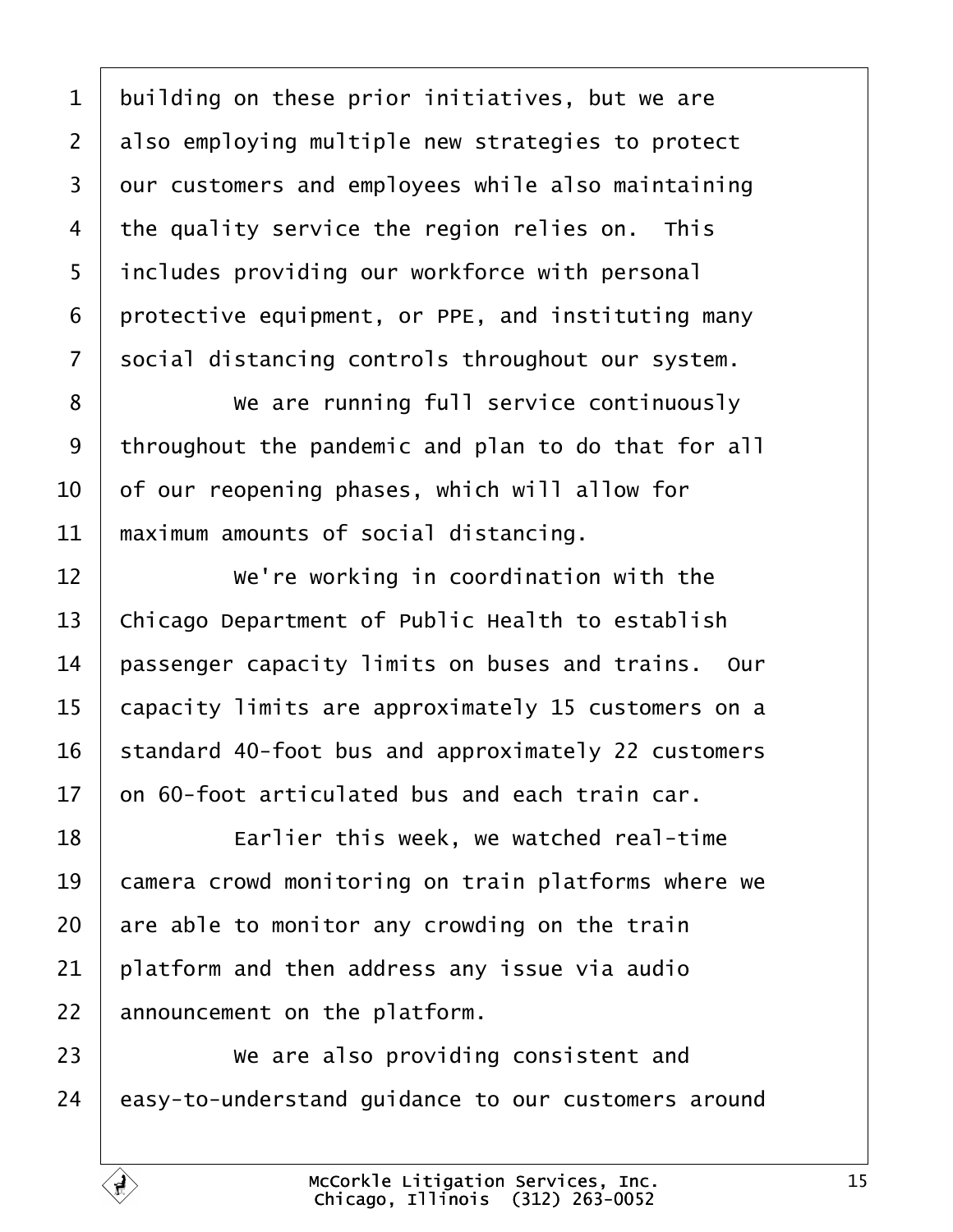<span id="page-15-0"></span>

| 1  | social distancing. This includes encouraging        |
|----|-----------------------------------------------------|
| 2  | dustomers to wear a face mask while on the system   |
| 3  | and also practice good hygiene and other hygiene.   |
| 4  | Lastly, we're building a new ridership              |
| 5  | information task force that will provide our        |
| 6  | dustomers with ridership information by hour by bus |
| 7  | route. This will really help customers determine    |
| 8  | when is the best time to ride based on historic     |
| 9  | ridership trends during this COVID-19 pandemic and  |
| 10 | enable them to decide when they should ride based   |
| 11 | on their own unique circumstance.                   |
| 12 | One area of particular focus since the              |
| 13 | start of this pandemic has been cleaning. CTA will  |
| 14 | continue to follow one of the most rigorous         |
| 15 | cleaning regimens of any US transit agency, which   |
| 16 | includes cleaning and disinfecting every rail car   |
|    | 17 and bus before it leaves for daily service,      |
| 18 | disinfecting high-touch services on bus and         |
| 19 | railcars throughout the day, and routine cleaning   |
| 20 | of our vehicles and stations.                       |
| 21 | As part of the reopening, CTA will further          |
| 22 | enhance our cleaning regimens by exploring new and  |
| 23 | innovative cleaning technology and strategy.        |
| 24 | We're currently utilizing electrostatic             |
|    |                                                     |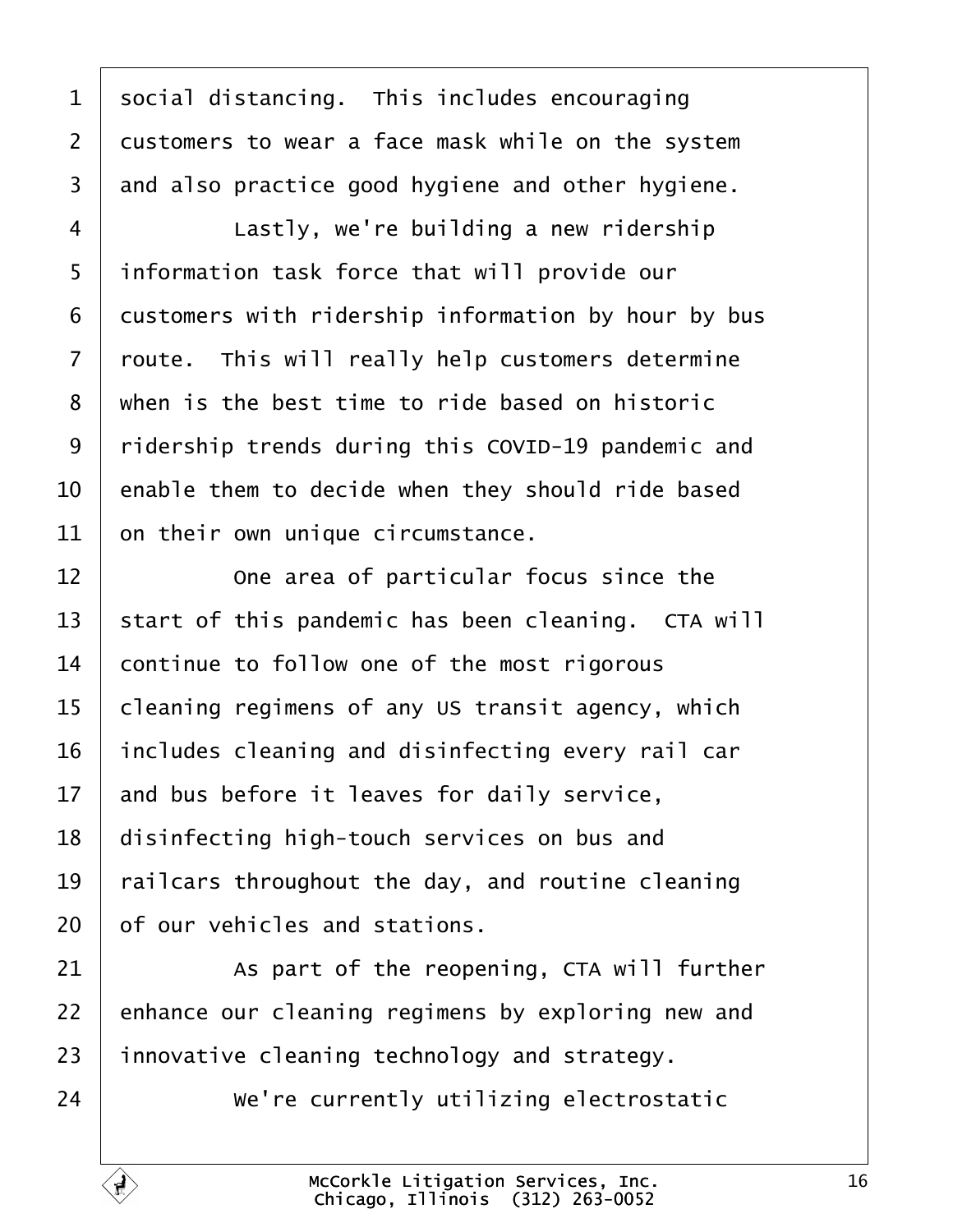<span id="page-16-0"></span>

| 1  | sprayers to support vehicle deep cleaning. We're    |
|----|-----------------------------------------------------|
| 2  | testing some antimicrobial surface coating, which   |
| 3  | is applied also to the vehicle interiors. And CTA   |
| 4  | engineering is reviewing UV light technology to     |
| 5  | determine efficacy on CTA.                          |
| 6  | We regularly speak with New York's MTA and          |
| 7  | other agencies about their experience with UV       |
| 8  | technology as well as other cleaning technology in  |
| 9  | the hopes of learning from them and they can learn  |
| 10 | from us.                                            |
| 11 | CTA is also deploying additional cleaning           |
| 12 | crews to support even more cleaning at rail         |
| 13 | terminals and train stations.                       |
| 14 | We know that continuing to enhance our              |
| 15 | cleaning protocols and looking for new and          |
| 16 | innovative techniques can be critical to rebuilding |
| 17 | ridership and ensuring customers feel safe on our   |
| 18 | system.                                             |
| 19 | While CTA has taken significant action to           |
| 20 | respond to COVID-19 and support the gradual         |
| 21 | reopening of our city, we're also looking to our    |
| 22 | customers to be partners in this effort. We ask     |
| 23 | customers to continue to practice -- continue the   |
| 24 | practices they have been following for the last two |
|    |                                                     |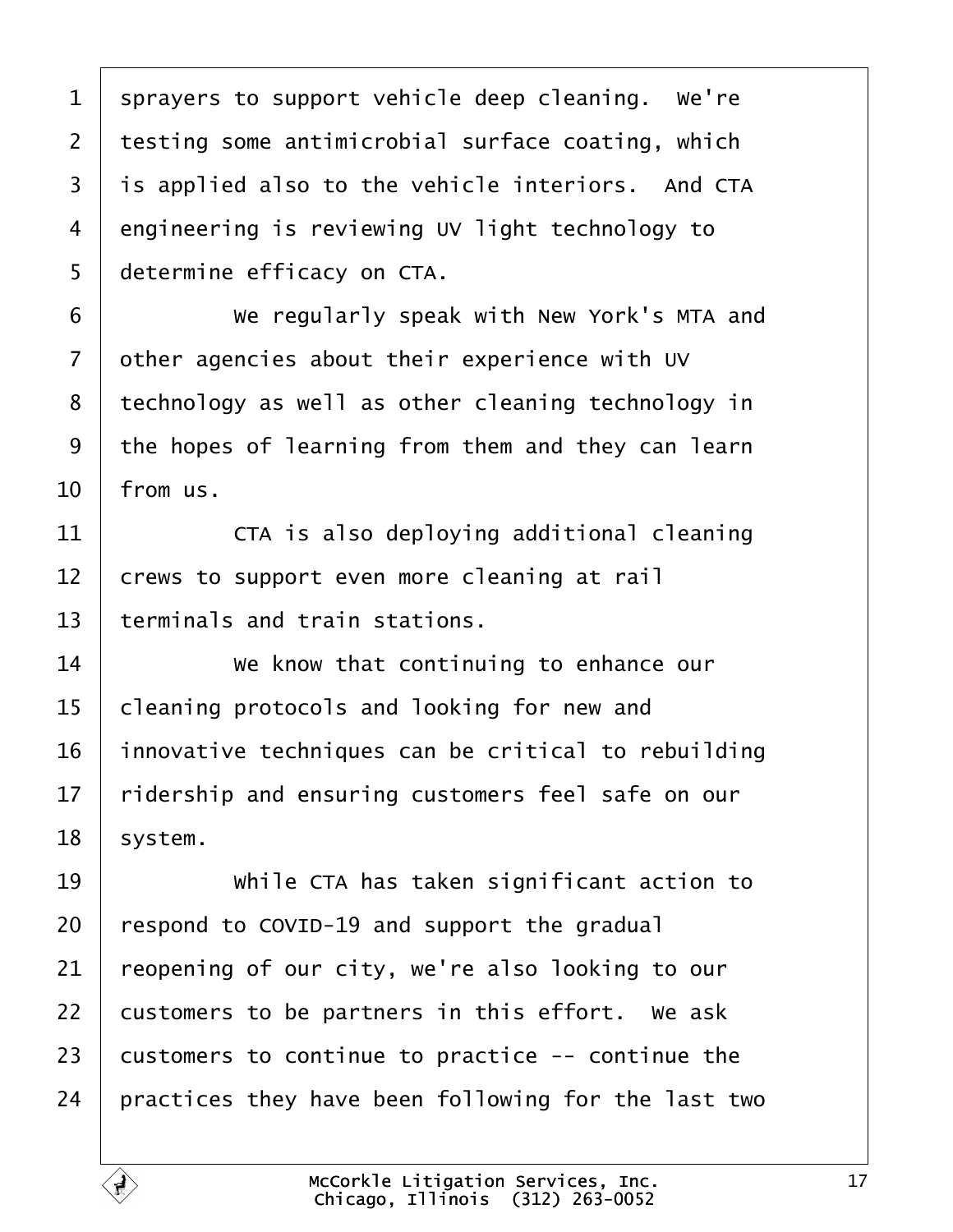<span id="page-17-0"></span>

| 1  | months. Social distancing, wears masks, washing    |
|----|----------------------------------------------------|
| 2  | hands, not boarding crowded trains and buses, and  |
| 3  | being thoughtful about when they ride again.       |
| 4  | As the City and State continue with future         |
| 5  | phases of reopening, I look forward to discussing  |
| 6  | those with you and all of the longer-term          |
| 7  | investments we are seeking in the months to come.  |
| 8  | Thank you.                                         |
| 9  | CHAIRPERSON PETERSON: Thank you, Molly, for        |
| 10 | that update.                                       |
| 11 | I would like to now open up to the Board           |
| 12 | If anyone has any questions for Molly.             |
| 13 | DIRECTOR ALVA ROSALES: I just -- this is           |
| 14 | Director Alva Rosales. So we are offering -- I     |
| 15 | believe you said in the briefing, we are offering  |
| 16 | masks and gloves, is that correct?                 |
| 17 | <b>PRESIDENT CARTER: That's correct, Director</b>  |
| 18 | Rosales. As part of the initial reopening plan, we |
| 19 | will be providing -- and let me be clear about     |
| 20 | this, we're not -- this is not a long-term         |
| 21 | provision, but we're going to have an introductory |
| 22 | distribution of both hand sanitizers and masks as  |
| 23 | part of our messaging to encourage customers to    |
| 24 | wear their mask and to obviously use hand          |
|    |                                                    |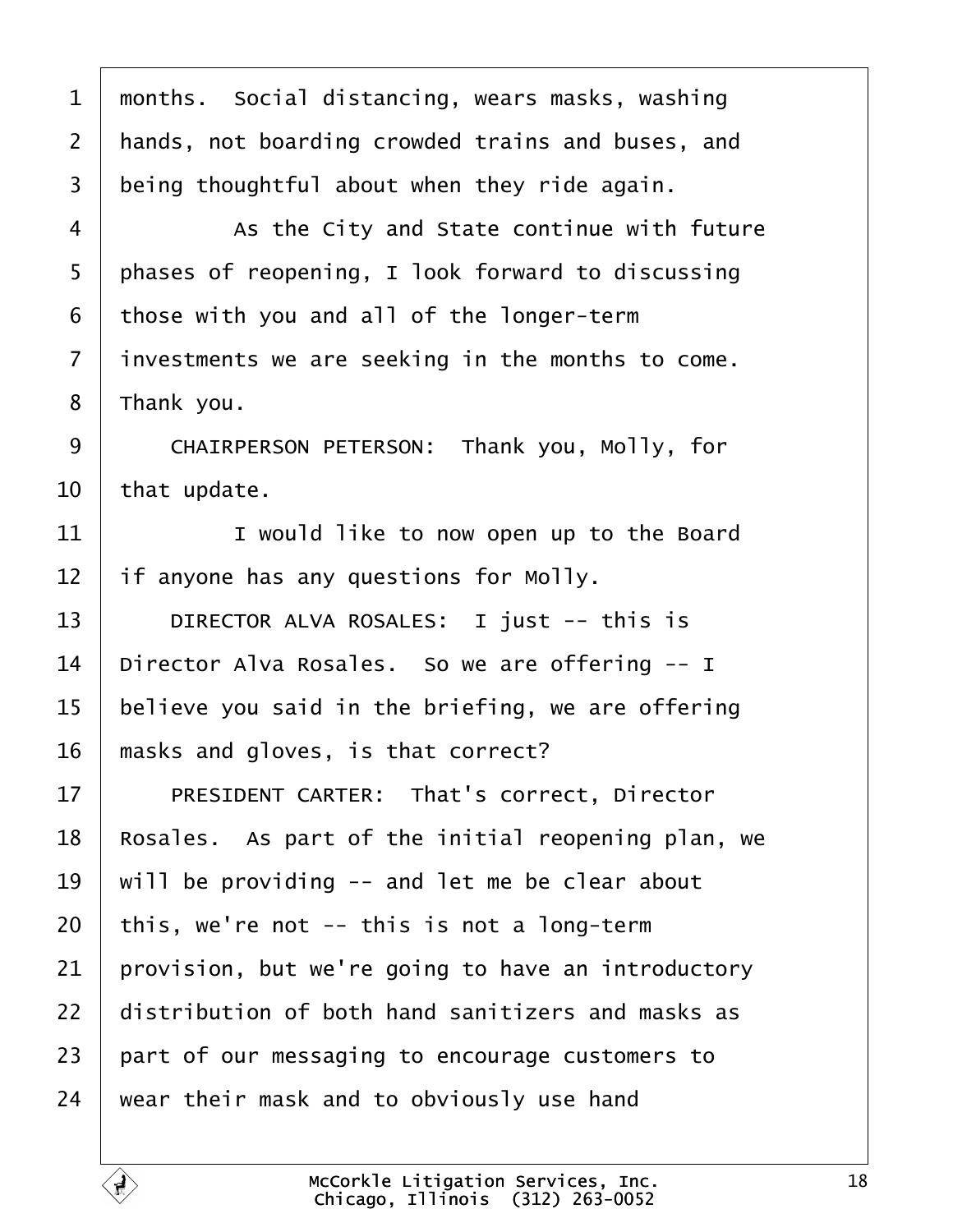- <span id="page-18-0"></span>1 sanitizer, not only on CTA, but wherever they may
- 2 be going publicly.
- 3 | DIRECTOR ALVA ROSALES: Okay.
- 4 | CHAIRPERSON PETERSON: Dorval, question about
- 5 the hand sanitizer. I know they have the, you
- 6 know, foam and that. Has there been any thought to
- 7 sort of, like, alcohol wipes with 75 percent
- 8 alcohol? You know, they're more smaller packages.
- 9 Somebody could take one, they could take two. I
- 10 just don't know the cost. But when you talk about
- 11 hand sanitizer, what are we talking about in terms
- 12 b f what you're looking to use?
- 13 | PRESIDENT CARTER: We're talking about the
- 14 miniature bottles of hand sanitizer like you can
- 15 get at a drugstore.
- 16 | CHAIRPERSON PETERSON: Okay.
- 17 | PRESIDENT CARTER: We -- the hand wipes issue
- 18 creates a concern for us, one, because it creates
- 19 more trash on CTA. So we felt the miniature
- 20 bottles would be a better way of promoting the
- 21 **Cleanliness that our customers should utilize when**
- 22 riding our system while not, obviously, increasing
- 23 the possibility of additional cleaning of CTA.
- 24 | CHAIRPERSON PETERSON: Okay. Thanks. Any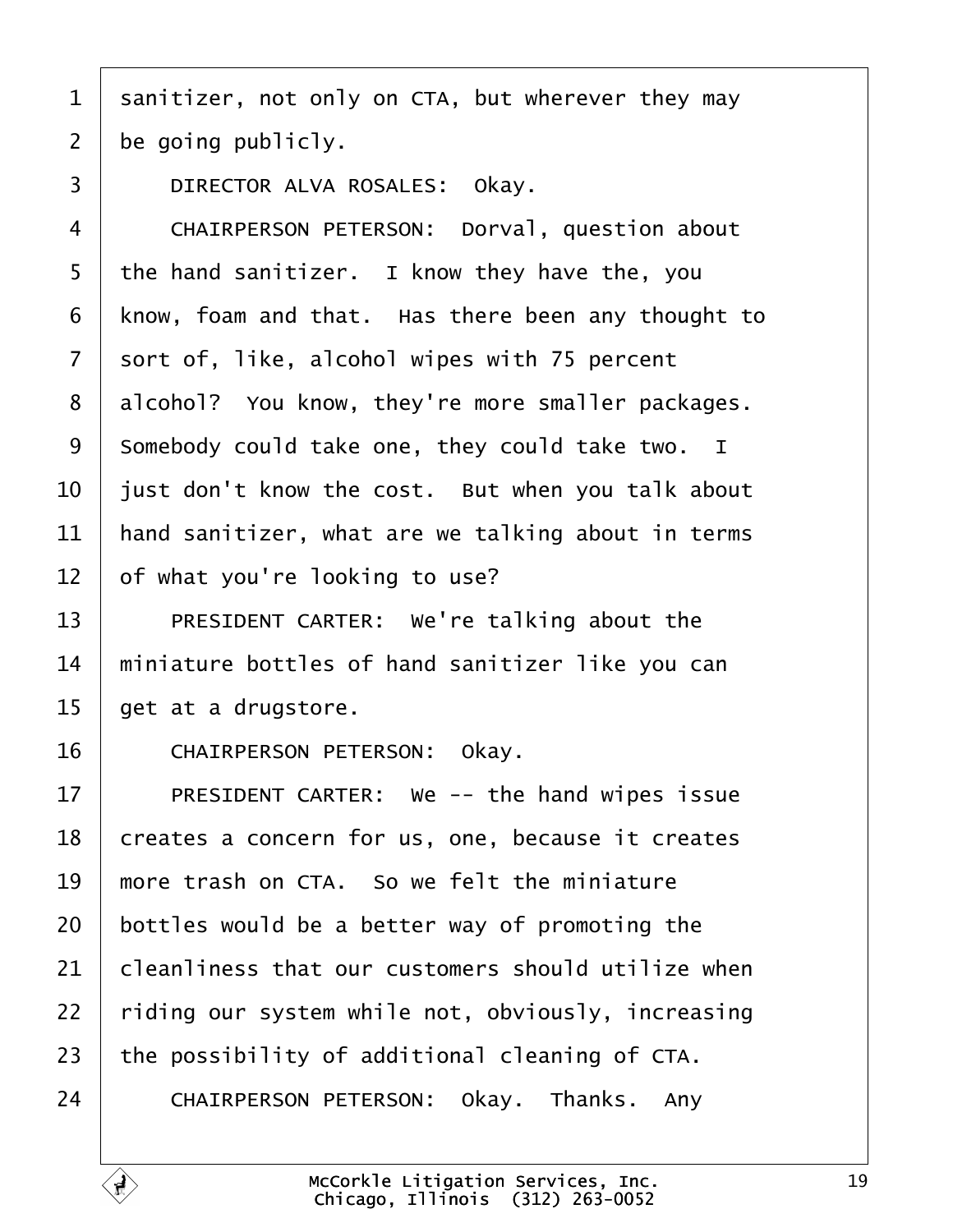- <span id="page-19-0"></span>1 dther board members have questions for Molly or
- 2 Dorval?

3 | DIRECTOR JAKES: This is Director Jakes. My 4 duestion is -- we know that based upon what we've 5 seen in the past few months, that there are some 6 who are defiant as it relates to wearing masks. If 7 persons or a person is on a bus or rail and 8 displays that defiancey of not wearing a mask or 9 such, what ways are there, for lack of a better 10 word, to kind of police it if it's making other 11 **bassengers uncomfortable?** 12 | PRESIDENT CARTER: Well, Director Jakes, I 13 think the harsh reality of this conversation, 14 whether it's on a CTA bus or train or in an office 15 building or anywhere else, is that there is no 16 simple way to enforce it. We communicate it, we 17 encourage it, we certainly, you know, provide masks 18 in limited capacity.  $19$   $\parallel$  But just as the City or the State will 20 tell you, the police department is not going to be 21  $\epsilon$  enforcing mask wearing anywhere in the city. So 22 part of this comes down to personal accountability 23 and, you know, peer pressure and the enforcement 24 mechanism.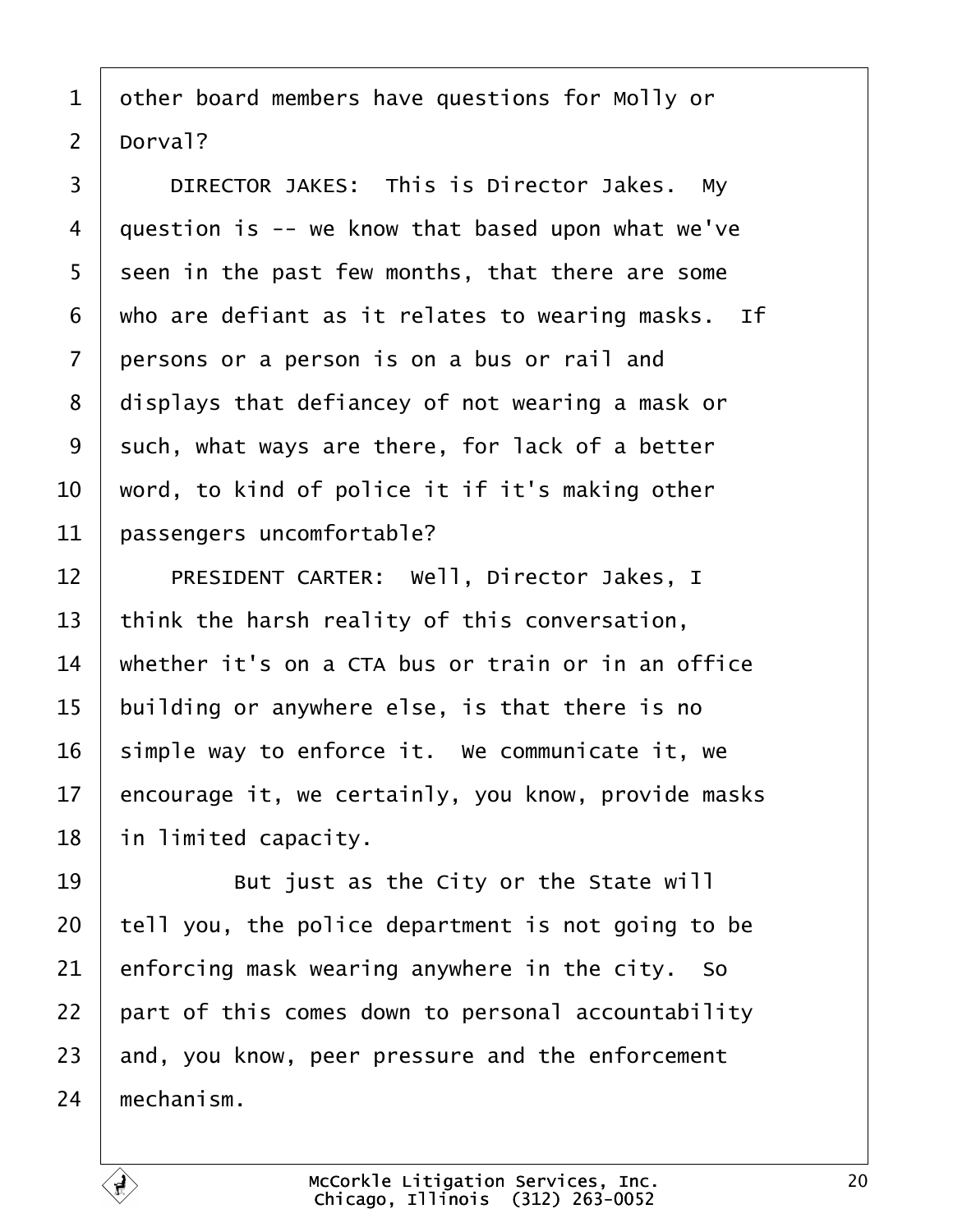<span id="page-20-0"></span>

| 1              | You know, we hope and we're certainly               |
|----------------|-----------------------------------------------------|
| $\overline{2}$ | going to encourage and we're going to be            |
| 3              | dommunicating and messaging and audio and digital   |
| 4              | messages constantly about the need to wear masks.   |
| 5              | But at the end of the day, I have to rely on each   |
| 6              | individual customer's personal accountability to    |
| 7              | follow that guidance because the ability to enforce |
| 8              | it is extremely limited, if not impossible, in a    |
| 9              | particular case-by-case situation.                  |
| 10             | DIRECTOR JAKES: So rail workers or bus              |
| 11             | operators will not be put in the position to have   |
| 12             | to confront passengers?                             |
| 13             | PRESIDENT CARTER: No. They will not. What I         |
| 14             | don't want is to put our employees in a             |
| 15             | confrontational situation over this kind of an      |
| 16             | issue. They will certainly encourage and remind     |
| 17             | any passenger that they should wear a mask, but     |
| 18             | that will be the extent of their engagement.        |
| 19             | DIRECTOR JAKES: Okay. Thank you.                    |
| 20             | DIRECTOR MILLER: Yes. Miller here. President        |
| 21             | Carter, as we're going into Phase 3, has there been |
| 22             | any initial preparation coming towards the fall so  |
| 23             | that we're not caught off guard? I know we can't    |
| 24             | predict the future, but have we started anything as |
|                |                                                     |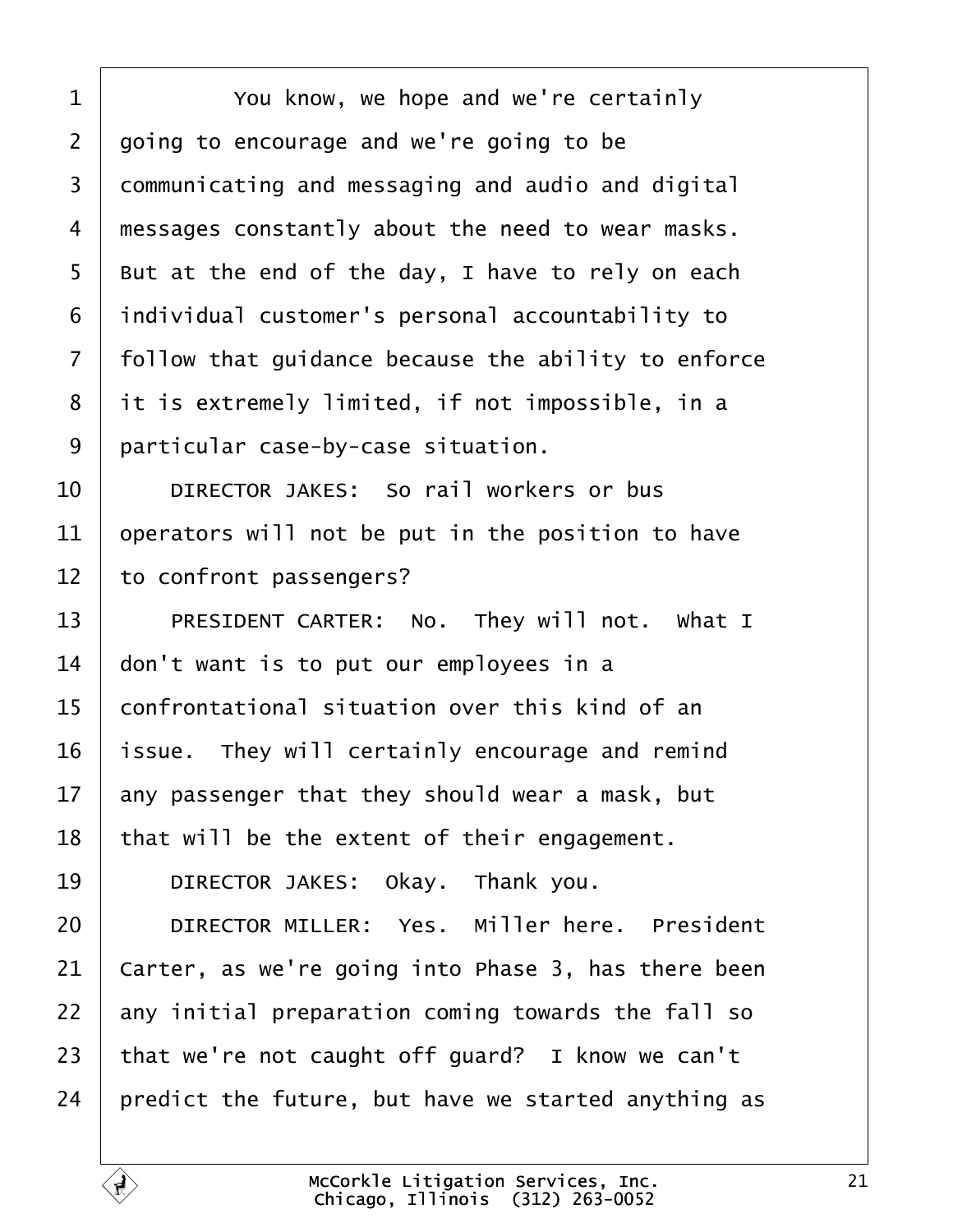<span id="page-21-0"></span>1 it relates to coming into the flu season and all? 2 | PRESIDENT CARTER: Well, as Molly Poppe laid 3 dut to you, the work -- our work in terms of 4 subsequent phases and our preparation continues. 5 There are other strategies and technology that ·6· ·we're developing that will come into play later on 7 in the year. 8 **With regards to, you know, a second wave** 9 or resurgence of the coronavirus, obviously we 10 already have in place all the protocols that we 11 have been using since the first wave occurred. 12 Those are not being diminished or eliminated. In 13 fact, one of the beauties of the strategies we've 14 been applying here is that they build on top of 15 each other.  $16$   $\blacksquare$  So if we did face a situation where there 17 was another need to shelter at home or to start to 18 put more restrictions on people's movements, those 19 protocols as it relates to our employees and our 20 service are already in place and would just be 21 implemented seamlessly as part of any subsequent 22 actions the City or State may take. 23 | DIRECTOR MILLER: Okay. Thank you.

 $24$  | DIRECTOR SILVA: Can you talk about what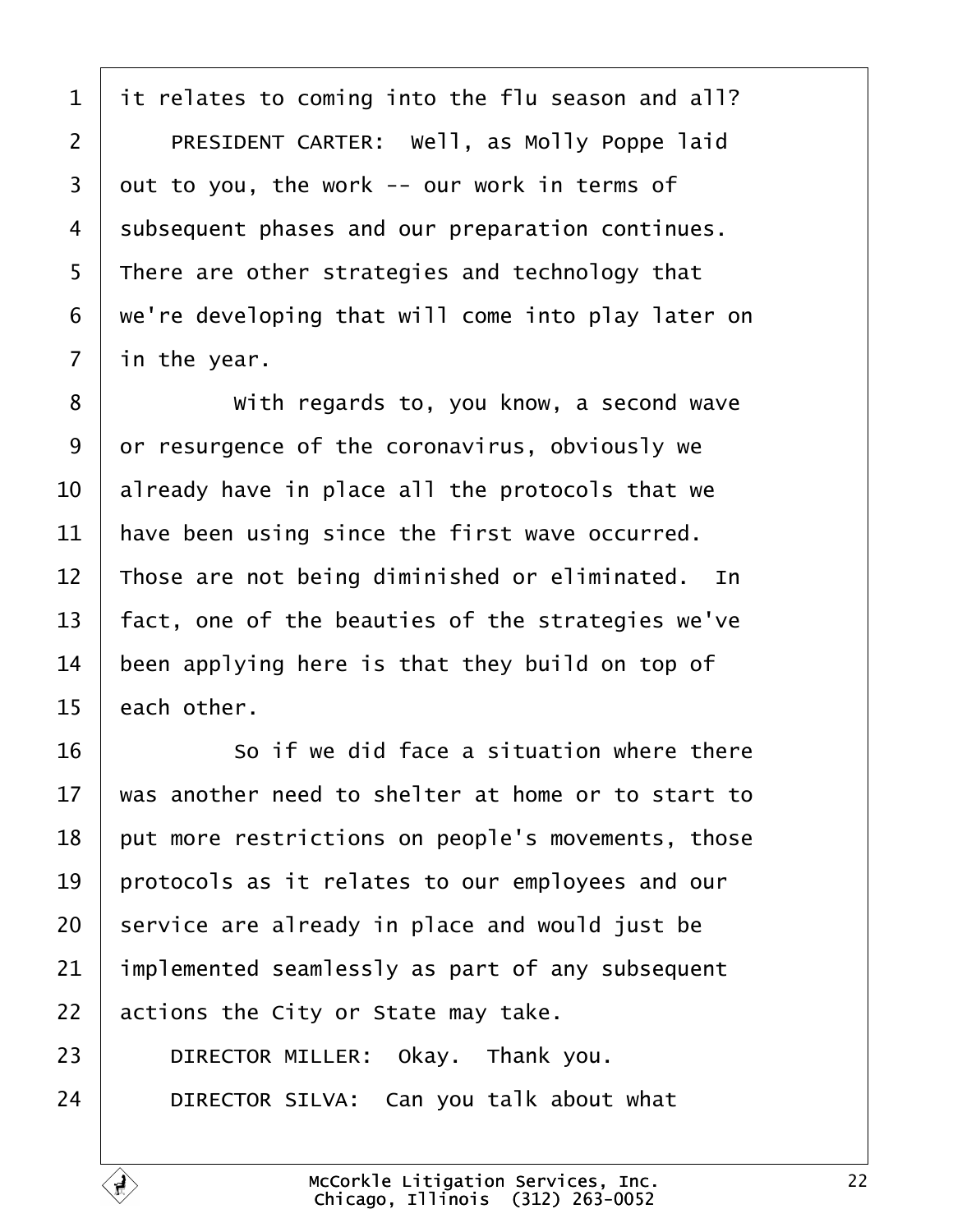- <span id="page-22-0"></span>1 New York is doing and what is the difference, okay,
- 2 with Chicago?
- 3 | PRESIDENT CARTER: Basically, there's no real
- 4 difference between New York or Chicago or
- 5 Philadelphia or Boston or Washington D.C., with one
- 6 exception. The one exception is that most other
- 7 transit systems are talking about reinstituting
- 8 service as part of their phase three, for lack of a
- 9 better word, part of their reopening plan, which is
- 10 something CTA has not had to do because we never
- 11 reduced service.
- $12$  | If you look at the, you know, customer
- 13 information activities and all the other things
- 14 that we discuss as part of our plan, from my
- 15 experience in talking not just to our peers, but
- 16 also on national conference calls with APTA, the
- 17 industry in general, everyone is pretty much
- 18 following the same playbook in terms of their
- 19 reopening strategies and CTA is certainly in line
- 20 with what we see as industry practices both in
- 21 New York as well as in other major transit systems
- 22 around the country.
- 23 | DIRECTOR SILVA: Thank you.
- 24 **DIRECTOR ALVA ROSALES: This is Director Alva**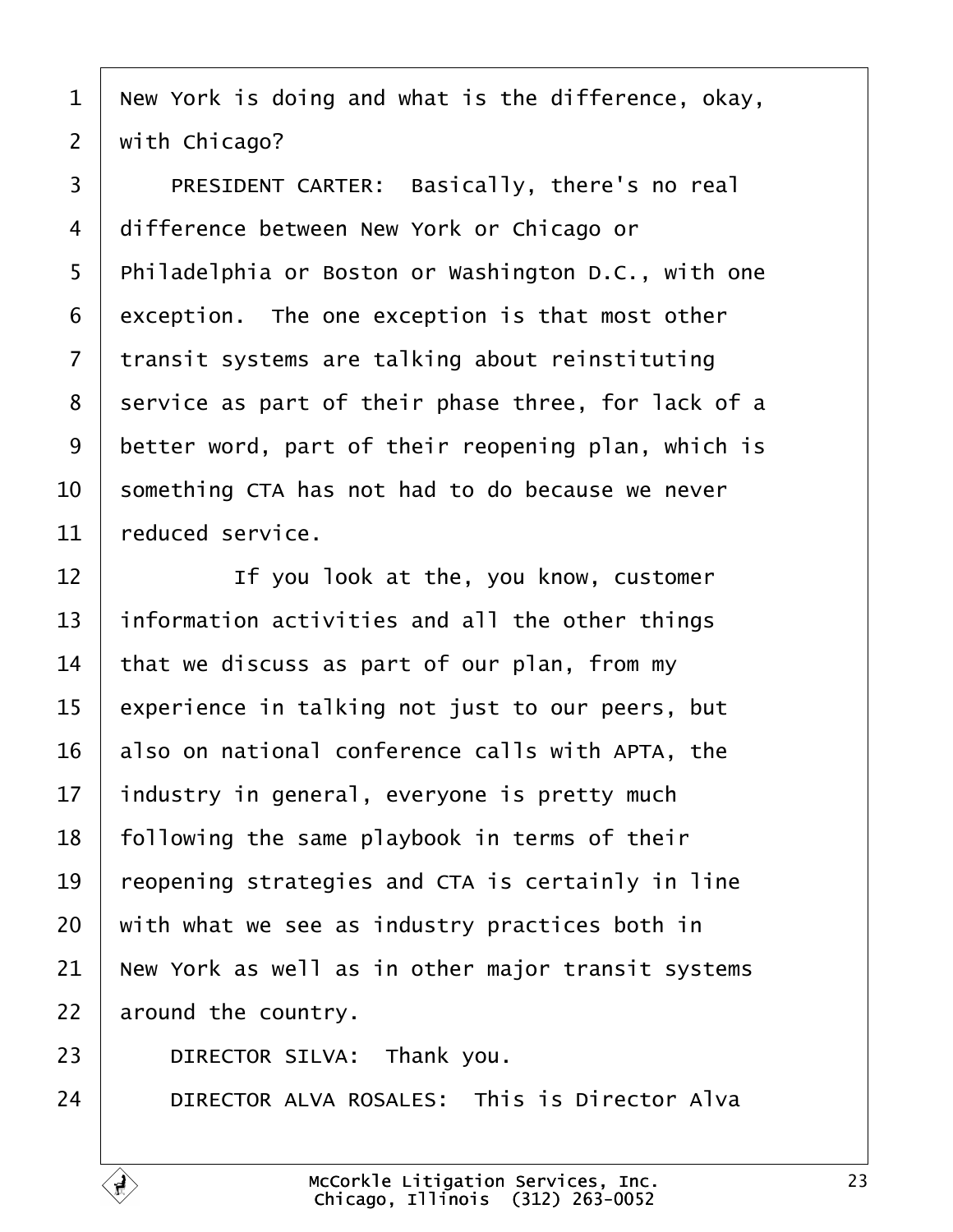<span id="page-23-0"></span>

| 1               | Rosales. I have one other question. So with        |
|-----------------|----------------------------------------------------|
| $\overline{2}$  | social distancing, we actually get a limited       |
| 3               | dapacity because we're trying to reach 25 percent  |
| 4               | and then in the fourth stage, 50 percent. So has   |
| 5               | there been some, how can I say it, encouraging --  |
| 6               | encouragement by the City of Chicago to the        |
| $\overline{7}$  | businesses to try to extend the telecommuting as   |
| 8               | much as possible to help --                        |
| 9               | PRESIDENT CARTER: The short answer to that --      |
| 10              | oh, I'm sorry. Go ahead.                           |
| 11              | DIRECTOR ALVA ROSALES: No. That was my             |
| 12              | question. That's all it was was reaching, you      |
| 13              | know, the limited capacity that we are given.      |
| 14              | PRESIDENT CARTER: The short answer to that is      |
| 15              | yes. The City has been communicating, as has CTA,  |
| 16              | to the business community about continuing to      |
| 17 <sub>1</sub> | tele-work, staggered work hours, all the things    |
| 18              | that we think can help manage the capacity of      |
| 19              | people using our system. That has been integrated  |
| 20              | into the City's messaging. We have been working    |
| 21              | very closely with the City on all of the reopening |
| 22              | strategies.                                        |
| 23              | In addition to that, CTA itself is                 |
| 24              | reaching out to businesses and is having similar   |
|                 |                                                    |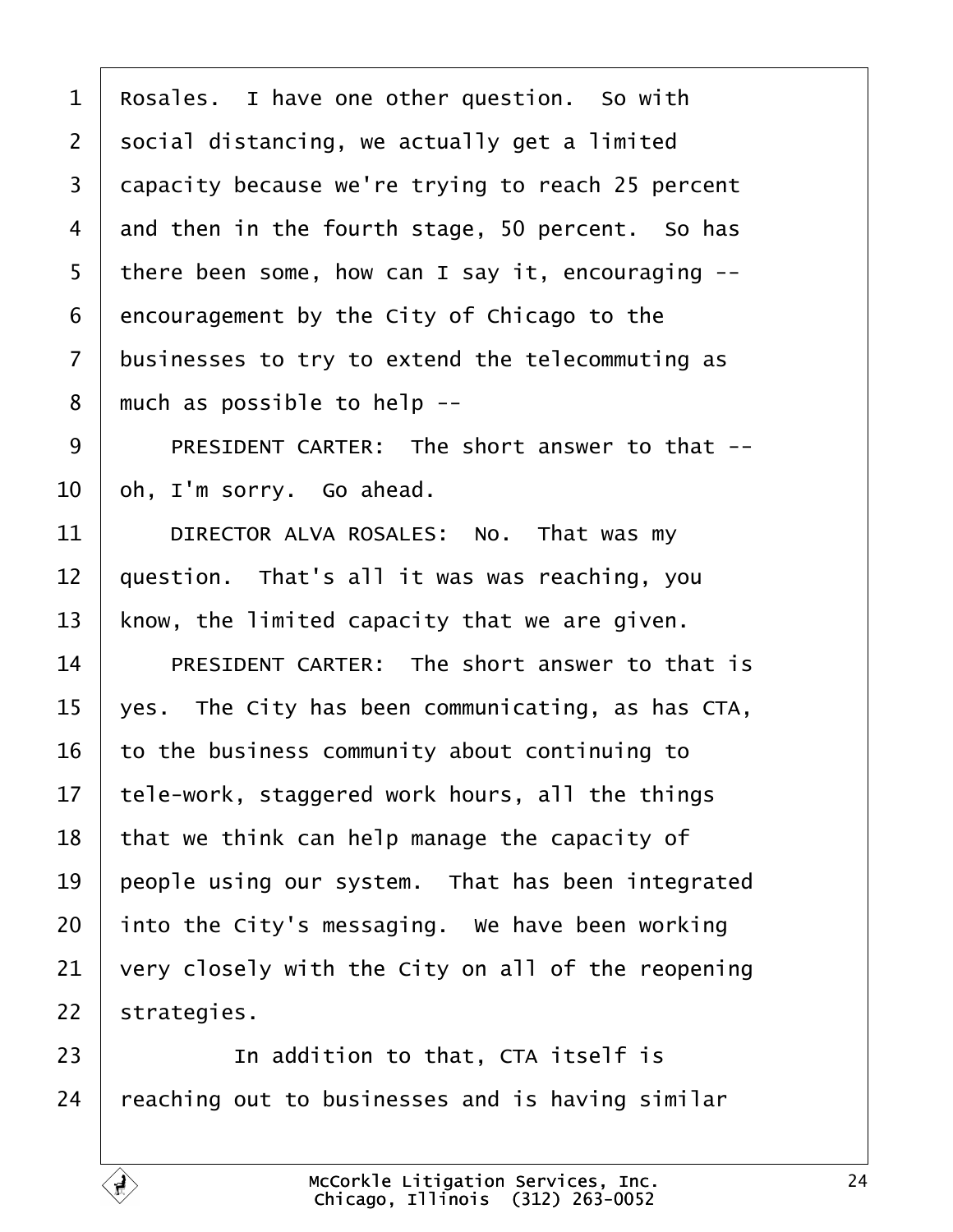<span id="page-24-0"></span>

| 1  | donversations about what we think are strategies    |
|----|-----------------------------------------------------|
| 2  | they should be giving to their employees about how  |
| 3  | to safely use CTA. It's also a great opportunity    |
| 4  | for us to get more feedback on what the business's  |
| 5  | plans are in terms of using public transportation   |
| 6  | for their employees, as well as what their plans    |
| 7  | are around transit benefits and other programs. So  |
| 8  | yes, there is a dialog going on around this exact   |
| 9  | issue as we speak.                                  |
| 10 | DIRECTOR ALVA ROSALES: Thank you.                   |
| 11 | <b>CHAIRPERSON PETERSON: Directors, any</b>         |
| 12 | additional questions for Dorval or Molly?           |
| 13 | Hearing none, again, Molly thank you so             |
| 14 | much for that presentation. Really appreciate it    |
| 15 | and I hope you will continue to keep the Board      |
| 16 | updated as we enter into the Phase 3 reopening.     |
| 17 | Again, I just want to thank Dorval and the          |
| 18 | team and the staff for all that we've been doing    |
| 19 | over the past 100 days or more as it relates to the |
| 20 | COVID-19 pandemic and the recent protests to end    |
| 21 | acism and injustice in this City, State, and        |
| 22 | Country.                                            |
| 23 | I know it's not easy. I know sometimes              |
| 24 | you have to coordinate with City Hall and sometimes |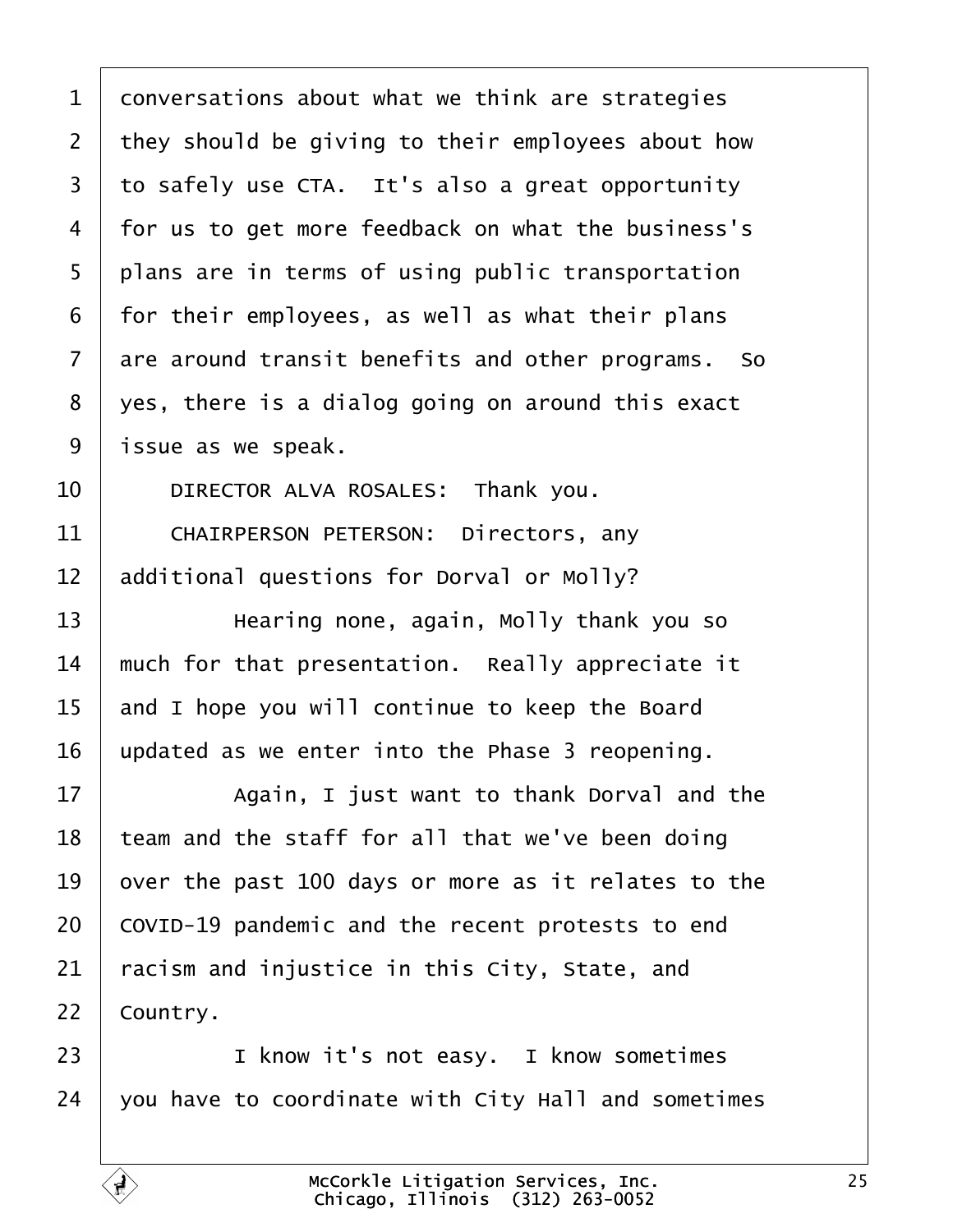<span id="page-25-0"></span>

| $\mathbf 1$    | CPD and OMEC. But I just want to thank, Dorval,     |
|----------------|-----------------------------------------------------|
| $\overline{2}$ | you and the team for just doing a great job. And I  |
| 3              | know it has been long hours for a lot of folks, but |
| 4              | I just wanted to say on behalf of the Board, I want |
| 5              | to thank you.                                       |
| 6              | I also want to do a shout out to one of             |
| 7              | dur directors, Kevin Irvine. I want to thank him    |
| 8              | for his advocacy on behalf of the accessible        |
| 9              | stations. I didn't weigh in on it because Kevin     |
| 10             | was making the point. During the shutdown, I know   |
| 11             | there were a number of accessible stations that     |
| 12             | were shut down and bypassed as a result of the      |
| 13             | protests that took place. But it was also as a      |
| 14             | result of Kevin's advocacy that staff went back,    |
| 15             | shared some of those concerns with City Hall, and I |
| 16             | know some of those stations were opened up.         |
| 17             | So I wanted to thank the staff, one, for            |
| 18             | listening to Director Irvine for moving forward     |
| 19             | with trying to address some of the concerns that he |
| 20             | was hearing from the disability community and I     |
| 21             | really just appreciate his advocacy.                |
| 22             | So I want it to just be on record of                |
| 23             | sharing that, again, thanking the staff, and        |
| 24             | Dorval, you for your leadership and doing a great   |
|                |                                                     |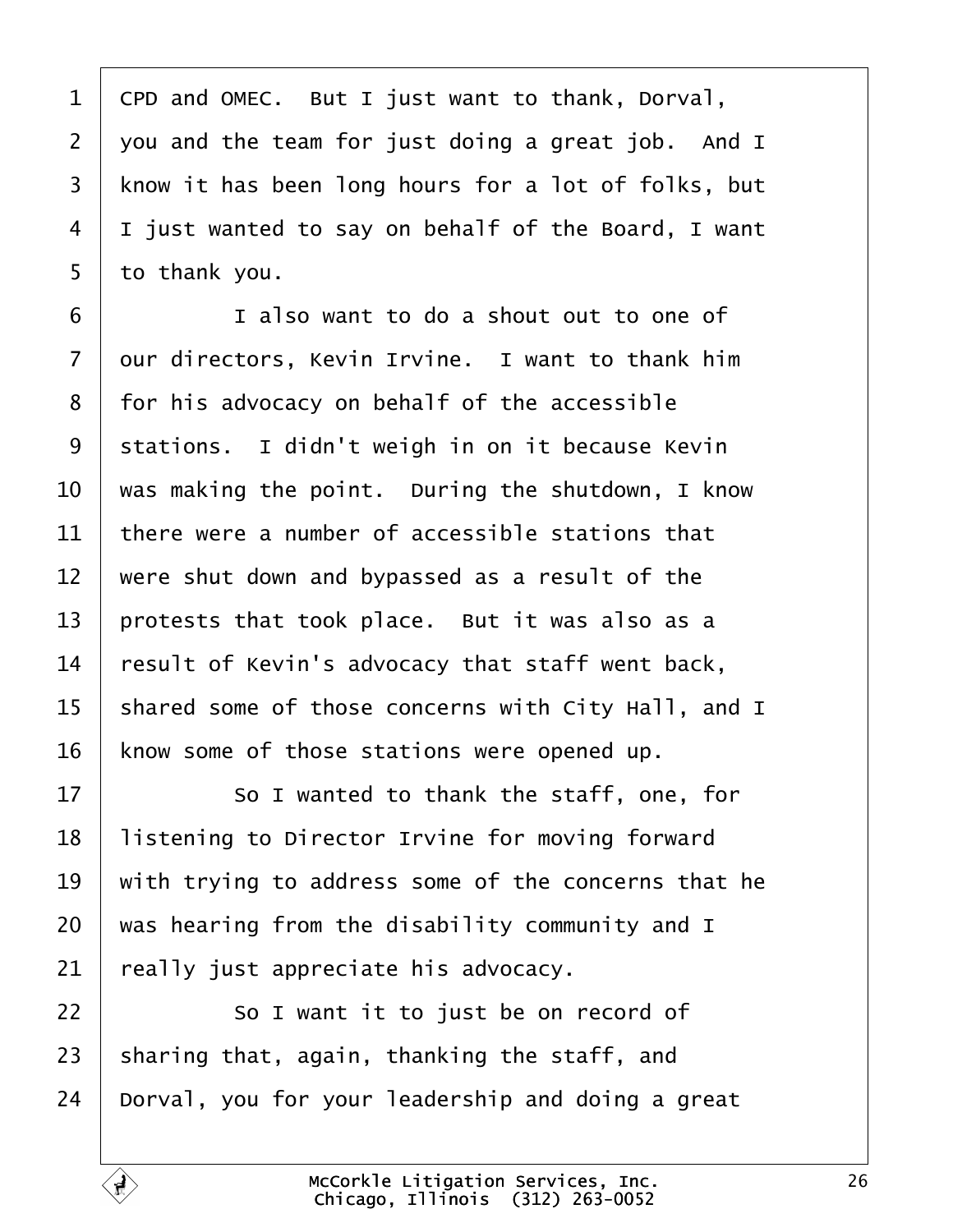<span id="page-26-0"></span>1 job during this pandemic and the protests to end 2 racism and all that goes with it in this city and 3 dountry and state. But I also just wanted to just 4 do a shout out for my fellow director for his 5 dontinued advocacy and voice on behalf of the 6 disability community.  $7 \mid$  So with that, Greg, is there any 8 ddditional business, new business to come before 9 the Board? 10 | MR. LONGHINI: No. There's no new business --11 | DIRECTOR IRVINE: Chairman Peterson. I don't 12 mean to interrupt. This is Kevin Irvine. And 13 thank you for that recognition. And I just want to 14 say that I appreciate, Dorval, you and your team 15 are always very, very concerned about accessibility 16 and responsive when we raise accessibility issues 17 and this instance was not the exception. So thank 18  $\sqrt{v}$  you to everyone on your team for always making 19 accessibility a priority. 20 | PRESIDENT CARTER: Thank you, Director Irvine. 21  $\sqrt{2}$  Just so you know, I think on behalf of all the 22 staff and executive management team here at CTA, we 23 certainly appreciate the support the Board has 24 given us during this time.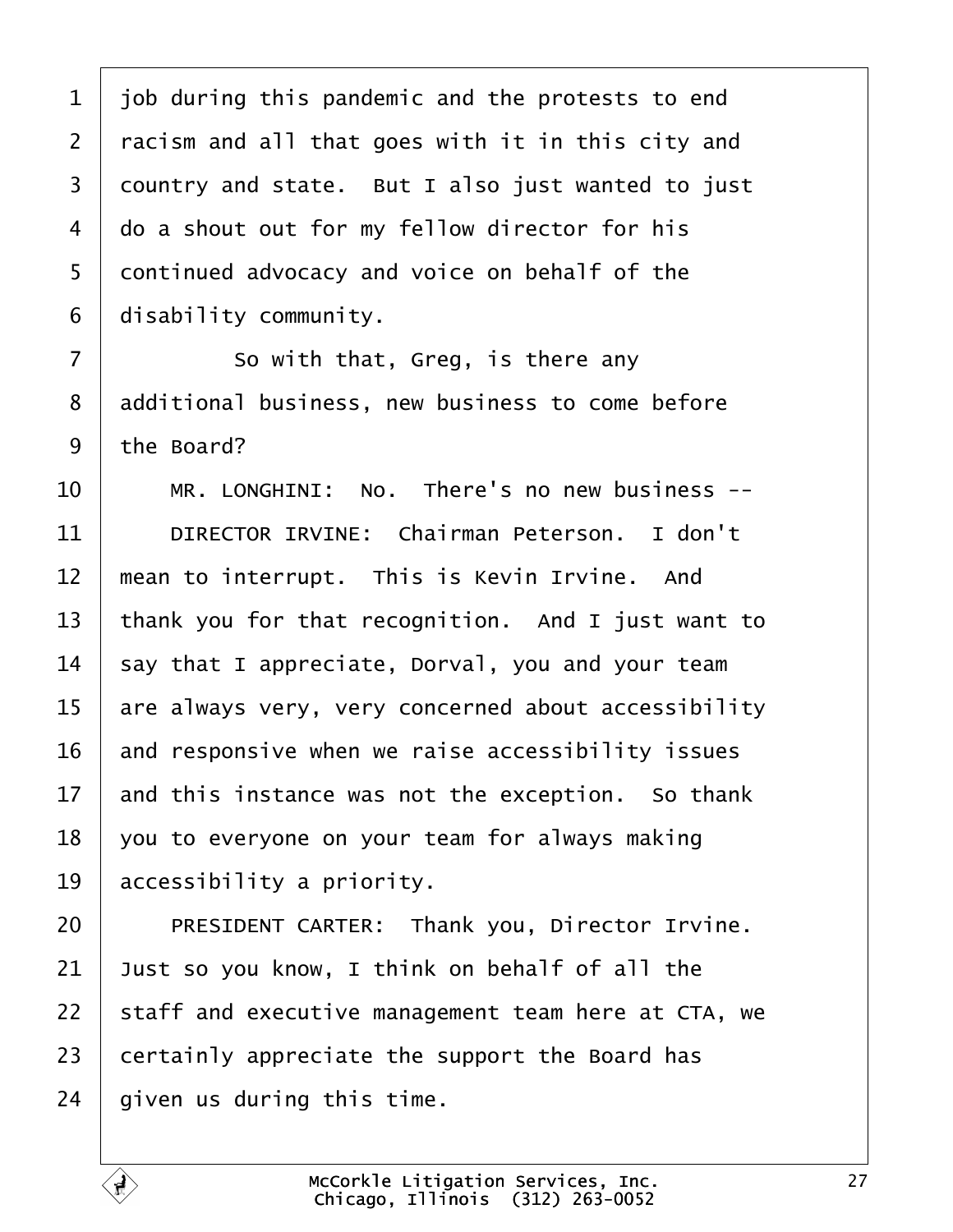<span id="page-27-0"></span>

| 1              | As many of you have heard, it has not been          |
|----------------|-----------------------------------------------------|
| $\overline{2}$ | an easy period for any of us here at CTA, but we    |
| 3              | have never had any doubt about the unwavering       |
| 4              | support that the Board has given us as we work      |
| 5              | through these challenges and appreciate more than   |
| 6              | ever the support that the Board has shown not only  |
| $\overline{7}$ | for myself, but for the entire CTA team in terms of |
| 8              | helping manage this unbelievable pandemic and       |
| 9              | protests and everything else. So thank you very     |
| 10             | much.                                               |
| 11             | CHAIRPERSON PETERSON: Thanks, Dorval.               |
| 12             | Greg, I think you said there's no new               |
| 13             | business to come before the Board?                  |
| 14             | MR. LONGHINI: That is correct. What I would         |
| 15             | like to say though is, just as a reminder, that our |
| 16             | July meeting is the 15th, which is the third        |
| 17             | Wednesday of the month because of the 4th of July   |
| 18             | holiday. It's usually the second Wednesday, but     |
| 19             | just to remind everybody, the next board meeting is |
| 20             | scheduled for July 15th, the third Wednesday.       |
| 21             | That's all, Chairman.                               |
| 22             | CHAIRPERSON PETERSON: All right. Thanks for         |
| 23             | that update.                                        |
| 24             | With no further business to come before             |
|                |                                                     |

 $\overline{1}$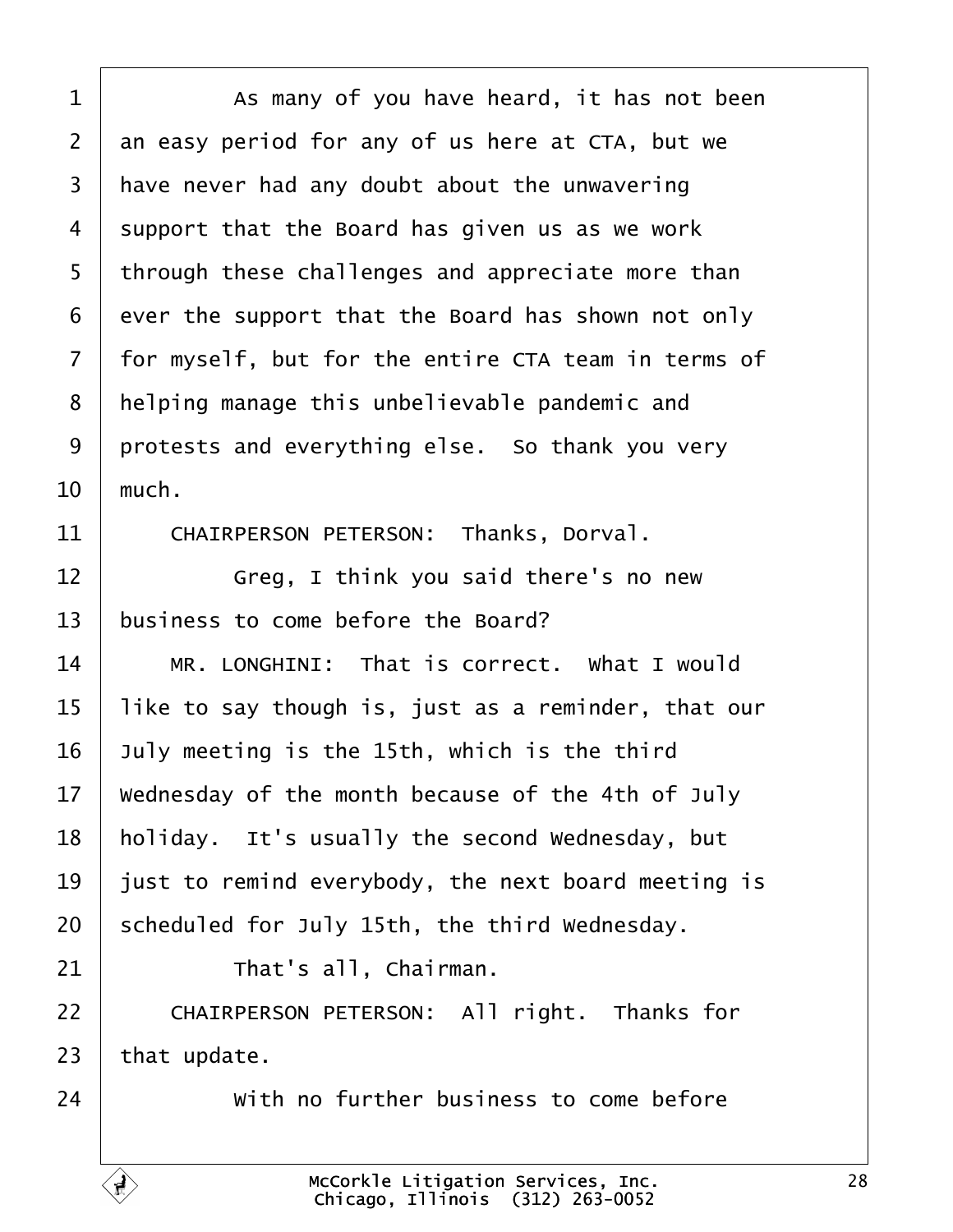<span id="page-28-0"></span>

| 1              | the Board, may I have a motion to adjourn?         |
|----------------|----------------------------------------------------|
| $\overline{2}$ | DIRECTOR CHEVERE: Yes. This is Director            |
| 3              | Chevere. Before I make that motion to adjourn, I   |
| 4              | also want to applaud the efforts of President      |
| 5              | Carter and the entire staff at the CTA for doing a |
| 6              | really good job under very, very trying            |
| $\overline{7}$ | dircumstance and I move that this meeting of the   |
| 8              | Chicago Transit Board be adjourned.                |
| 9              | DIRECTOR ALVA ROSALES: This is Director Alva       |
| 10             | Rosales. I will second that and I will second      |
| 11             | everything that Director Chevere just said. Thank  |
| 12             | you, thank you, and thank you.                     |
| 13             | MR. LONGHINI: Thank you. I will now take a         |
| 14             | rollcall vote.                                     |
| 15             | Judge Chevere?                                     |
| 16             | DIRECTOR CHEVERE: Yes.                             |
| 17             | MR. LONGHINI: Reverend Jakes?                      |
| 18             | <b>DIRECTOR JAKES: Yes.</b>                        |
| 19             | MR. LONGHINI: Reverend Miller?                     |
| 20             | <b>DIRECTOR MILLER: Yes.</b>                       |
| 21             | MR. LONGHINI: Director Irvine?                     |
| 22             | DIRECTOR IRVINE: Yes.                              |
| 23             | MR. LONGHINI: Director Alva Rosales?               |
| 24             | DIRECTOR ALVA ROSALES: Yes.                        |

 $\overline{1}$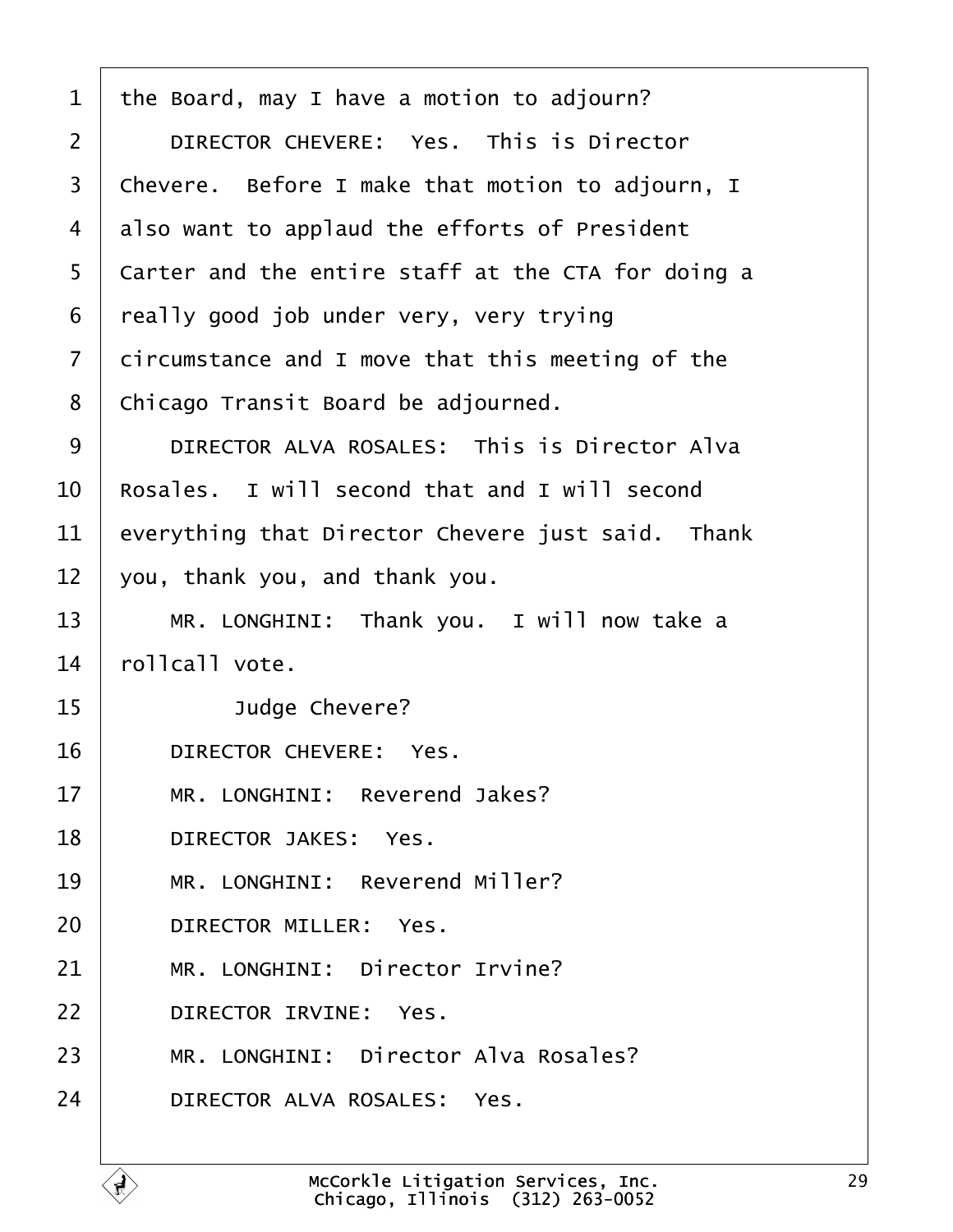| $\mathbf 1$    | MR. LONGHINI: Director Silva?              |
|----------------|--------------------------------------------|
| $\overline{2}$ | DIRECTOR SILVA: Yes.                       |
| $\mathfrak{S}$ | MR. LONGHINI: Chairman Peterson?           |
| $\overline{4}$ | <b>CHAIRPERSON PETERSON: Yes.</b>          |
| 5              | MR. LONGHINI: The motion to adjourn passes |
| $\,6$          | with seven yes votes. So we are adjourned. |
| $\overline{7}$ | (Which were all the proceedings            |
| 8              | had in the above-entitled                  |
| 9              | cause.)                                    |
| 10             |                                            |
| 11             |                                            |
| 12             |                                            |
| 13             |                                            |
| 14             |                                            |
| 15             |                                            |
| 16             |                                            |
| 17             |                                            |
| 18             |                                            |
| 19             |                                            |
| 20             |                                            |
| 21             |                                            |
| 22             |                                            |
| 23             |                                            |
| 24             |                                            |
|                |                                            |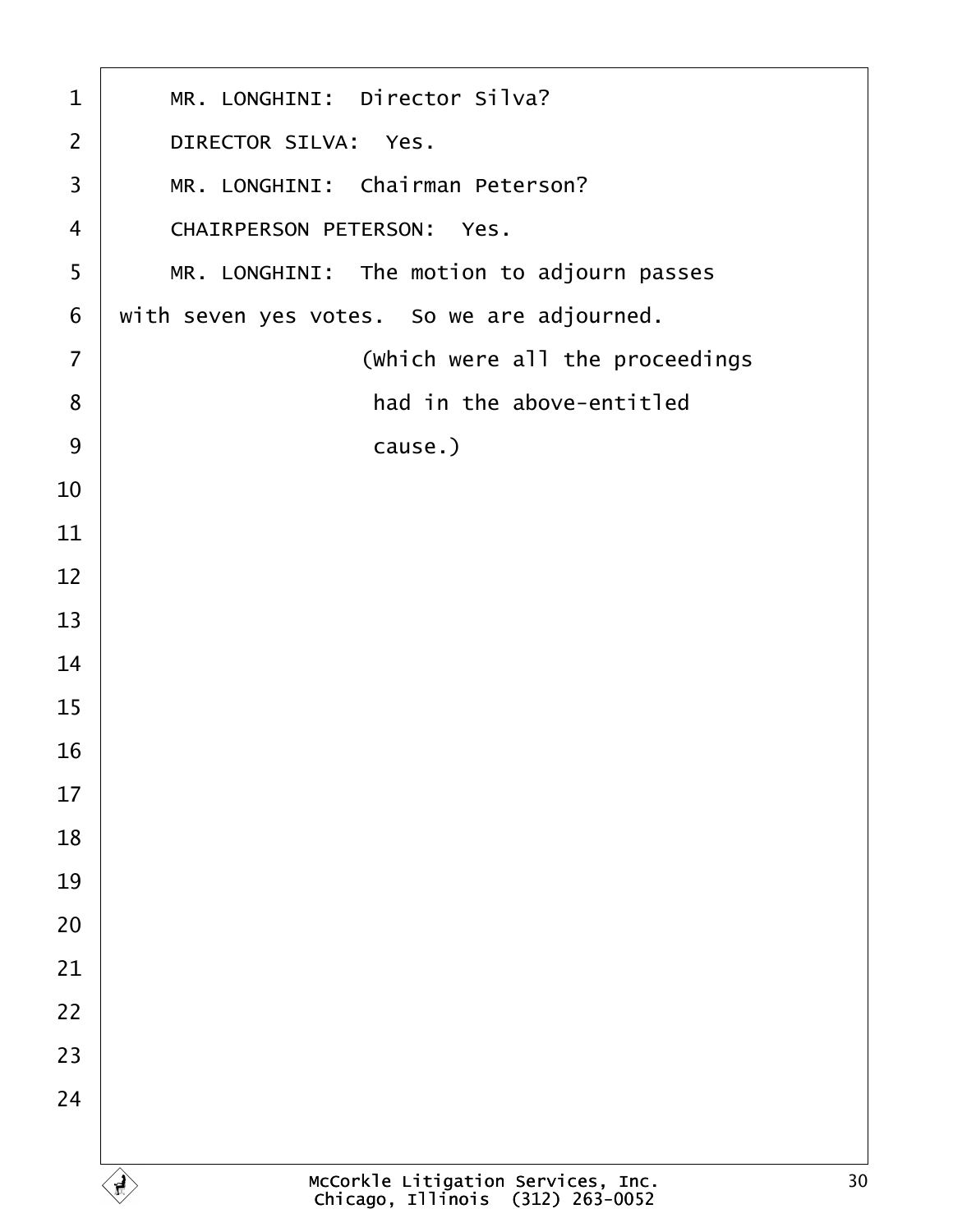| 1              | <b>STATE OF ILLINOIS</b> )                         |
|----------------|----------------------------------------------------|
| $\overline{2}$ | ) SS:                                              |
| 3              | COUNTY OF COOK)                                    |
| 4              |                                                    |
| 5              | Tabitha Watson, being first duly sworn, on         |
| 6              | dath says that she is a court reporter doing       |
| $\overline{7}$ | business in the State of Illinois and that she     |
| 8              | reported in shorthand the proceedings of said      |
| 9              | meeting and that the foregoing is a true and       |
| 10             | correct transcript of her shorthand notes so taken |
| 11             | as aforesaid and contains the proceedings given at |
| 12             | said meeting on said date via teleconference.      |
| 13             |                                                    |
| 14             |                                                    |
| 15             | <b>Certified Shorthand Reporter</b>                |
| 16             |                                                    |
| 17             |                                                    |
| 18             |                                                    |
| 19             |                                                    |
| 20             |                                                    |
| 21             |                                                    |
| 22             |                                                    |
| 23             |                                                    |
| 24             |                                                    |
|                |                                                    |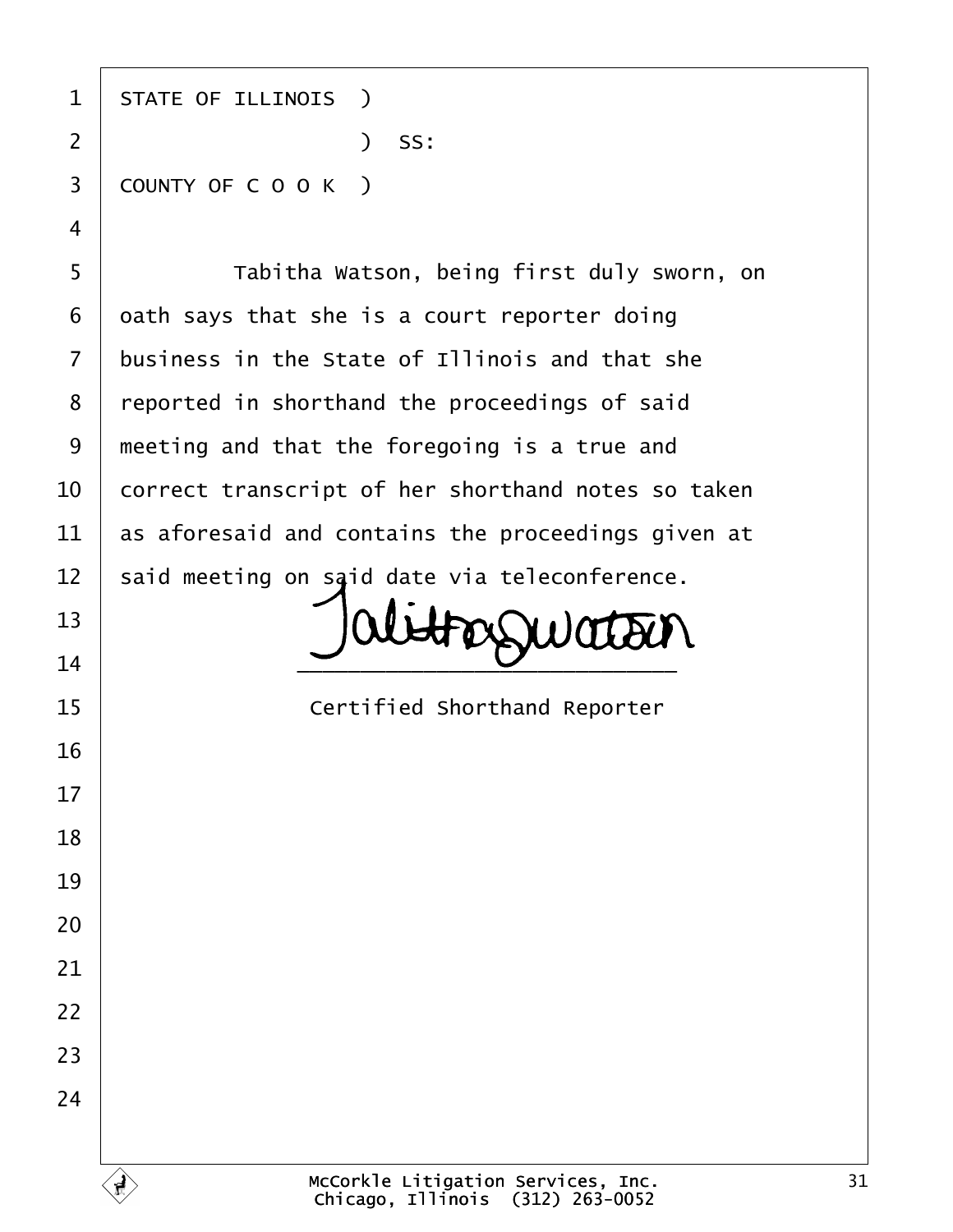1 10  $5.17$ 100  $25.19$ 10:29  $3.2$ 10th  $3:6$ 11:50  $5.13$ 13  $10.10$  $13<sub>th</sub>$  $6:8.11$ 15  $11.81115.15$  $15<sub>th</sub>$ 28:16,20 19  $8:13$  $1:00$  $4:8$  $\overline{2}$ 20  $8:15$ 2019 8:13 10:23 2020 3:6 6:8,11 8:15 10:20 22 15:16 25  $24:3$  $\overline{3}$ 3 12:24 14:4 21:21 25:16  $\overline{\mathbf{A}}$ 40-foot 15:16 49  $7:22$ 4th 28:17 5 50  $24:4$ 6 60-foot  $15:17$ 673  $7:22$  $\overline{7}$ 75  $19:7$ A a.m.  $3:25:13$ ability  $21:7$ 

abuses  $4:17$ accepted  $9.13$ accessibility 27:15.16.19 accessible 26:8,11 accountability  $20.22216$ action 17:19 actions 22:22 actively 14:13 activities 23:13 addition 24:23 additional 17:11 19:23 25:12  $27:8$ address 15:21 26:19 adjourn  $29:1.3$ adiourned 29:8 Administration  $8:20$ adopt  $5:1$ advocacy 26:8,14,21 27:5 African-american  $4.19$ agencies  $17:7$ agency 7:20.21 8:19.21.23  $9.1016.15$ agency's  $R \cdot G$ agreement  $11:6$ ahead  $24.10$ aid  $4:23$ aiding  $5:22$ alcohol 19:7,8 allegations 4:14,17 5:5 Alva  $3.17$  18 6.15 7.3 4  $9.1410.5611.20$ 12:7 8 18:13 14 19:3 23:24 24:11 25:10 29:9.23.24 Amazon.com  $11.2$ amounts  $15.11$ announcement  $15:22$ antimicrobial  $17:2$ apology  $5:7$ applaud  $29:4$ applied  $17.3$ applying  $22:14$ approach  $8:5$ 

approaching  $13:9$ approval  $6.87.198.2211.12$ annrove  $6:10.137:99:8$ 11:17,18 12:13 approved 10:11,19 11:10  $12:14$ approving  $9:9$ approximately 15:15,16 **APTA** 23:16 area  $16:12$ articulated 15:17 **Assets**  $11.7$ assuring  $8:5$ audio 15:21 21:3 **Audit** 10:15,18 auditor  $10.22$ Authority 4:21 9:9 14:11 Authority's  $8:18$ authorizing  $11:1.5$ award  $11.9$ R hack 26:14 ban  $5:2$ based 16:8,10 20:4 basically 12:23 13:8 23:3 beauties  $22.13$ began  $13:1$ begin  $3:1$ behalf 26:4,8 27:5,21 benefits  $25:7$ board 3:2,6,24 4:9 5:1 6:8,  $117:129:211:12$ 12.17 14.8 18.11 20:1 25:15 26:4 27:9,23 28:4,6,13,19  $29.18$ boarding  $18:2$ **Boston**  $23.5$ bottles 19:14,20 briefing 18:15 **Budget**  $10:15,18$ build  $22:14$ buildina 15:1 16:4 20:15

bus 4:14 7:20 8:19,23 9:10 15:16.17 16:6. 17,18 20:7,14 21:10 buses  $4.12$  15.14 18.2 business 4:2 6:7 7:12 10:14 12:17 24:16 27:8,10 28:13,24 business's  $25.4$ husinesses 24:7.24 bypassed  $26:12$ C. call  $3:575.20$ calls  $23.16$ camera 15:19 cameras  $6.1$ capacity 13:14 15:14,15 20:18 24:3,13,18 car  $15:17$  16:16 card  $5:24$ Carter 9:18 12:18,21,22 14:8 18:17 19:13,17 20:12 21:13.21 22:2 23:3 24:9.14 27:20  $29.5$ case-by-case  $21:9$ caught  $21:23$ certify  $8.14$ **CFR**  $7:22$ Chairman 3:1,21,23 7:7 10:9, 12 11:13 12:11 23 14.7 27.11 28.21 **CHAIRPERSON** 3:3.22 4:1 6:6 7:8.11 9:1 10:10,13 11:15 12:12,15,16 18:9 19:4,16,24 25:11 28:11.22 challenges  $13.13.15.28.5$ **Chevere** 3:9,10 6:12,19.20 9:12,21,22 11:18,19, 23,24 29:2,3,11,15, 16 Chicago 3:6 4:21 8:18 11:6 13:2 14:10 19 15:13 23:2.4 24:6 29:8 Chicago's 4:11,18 14:15 Chief 7:13,16 13:8 14:9 circumstance 16:11.29:7 city 5:21 11:6 13:2 14:18 17:21 18:4 20:19,21 22:22 24:6,15,21 25:21,24 26:15 27:2

City's  $24:20$ civilian  $6.1$ cleaning 16:13, 15, 16, 19, 22, 23 17:1,8,11,12,15  $19.23$ cleanliness  $19.21$ clear 18:19 closely 24:21 co-opted  $4:23$ co-promotional  $11:5$ coating  $17:2$ comment  $4:3.5:17.19.6.4$ comments  $4:6$ committee 10:15.17.19.20.21. 24 11 8 10 communicate  $20.16$ communicating 21:3 24:15 communication  $5.12$  13.21 communities  $5:8$ community 5:9 24:16 26:20 27:6 completes  $14:5$ components  $8.9$ concern  $19.18$ concerned  $27.15$ concerns 26:15.19 concludes  $6.411.13$ conference  $23:16$ confront  $21.12$ confrontational 21:15 consideration  $5:11$ consistent  $15.23$ constantly  $21:4$ continue 16:14 17:23 18:4  $25.15$ continued  $27:5$ continues  $22.4$ continuina 17:14 24:16 continuously  $15:8$ contracts  $11:11$ controls  $15.7$ conversation 20:13 conversations  $25.1$ 

coordinate  $25:24$ coordination  $15.12$ coronavirus  $8.17229$ correct 18:16,17 28:14 cost  $19.10$ **Counsel**  $9:18$ country 23:22 25:22 27:3 COVID-19 14:12 16:9 17:20  $25.20$ **CPD**  $26.1$ creates  $19.18$ crews  $17:12$ crisis 14:14,23 critical 14:14 17:16 crowd 15:19 crowded  $18:2$ crowding 15:20 **CTA** 4:9.12 5:3.5.18.21. 22 13:7,15 14:4,13, 19.24 16:13.21 17:3. 5,11,19 19:1,19,23 20:14 23:10.19 24:15,23 25:3 27:22 28.2729.5 CTA's 8:18 12:24 13:9 customer  $23:12$ customer's  $21:6$ customers 13:22 14:16 15:3,15, 16,24 16:2,6,7 17:17,22,23 18:23 19:21 D

D.C.  $23.5$ daily 16:17 dav 16:19 21:5 days  $25:19$ deadline  $8:16$ death  $4.16$ decide 16:10 deep  $17:1$ defiancey  $20:8$ defiant  $20:6$ delivery  $11:4$ department 4:18,23 11:7 15:13 20:20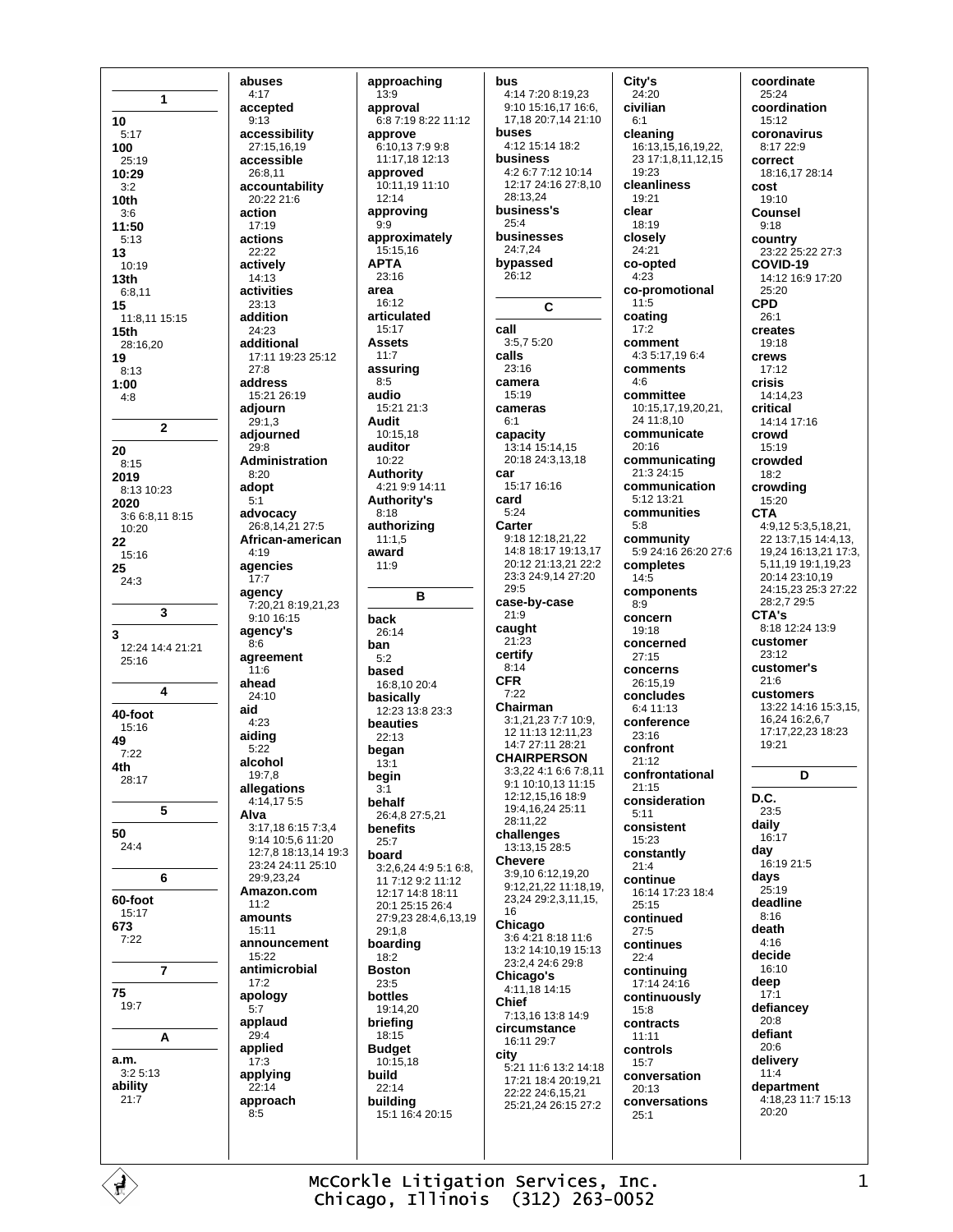deploying  $17:11$ designated  $11.4$ designed  $13:17$ details  $14:2$ determine  $16.717.5$ develop 7:24 13:9,20 developing  $22:6$ dialog  $25:8$ difference  $23:1,4$ digital  $21:3$ diminished  $22.12$ dire  $4:23$ director 3:9,10,11,12,13,14, 15, 16, 17, 18, 19, 20 6:12,15,19,20,21,22, 23,24 7:1,2,3,4,5,6  $9:12,14,21,22,23,24$ 10:1,2,3,4,5,6,7,8, 16, 17 11: 15, 17, 18, 20,23,24 12:1,2,3,4, 5,6,7,8,9,10 18:13, 14,17 19:3 20:3,12 21:10,19,20 22:23, 24 23:23,24 24:11 25:10 26:18 27:4.11. 20 29 2 9 11 16 18 20, 21, 22, 23, 24 directors 25:11 26:7 disability 26:20 27:6 discuss  $23.14$ discussing 18:5 disinfecting  $16.1618$ displays  $20:8$ distance 13:18 distancing 13:16 15:7,11 16:1  $18.124.2$ distributed  $6:9$ distribution 18:22 **Dorval** 19:4 20:2 25:12,17 26:1.24 27:14 28:11 doubt 28:3 drivers  $4.1555$ drugstore 19:15 due  $8:17$ dynamic 14:20 E earlier 10:18 15:18

easy 25:23 28:2 easv-tounderstand 15:24 economic 14:18 effective  $8.12$ effectiveness  $8:6$ efficacv  $17:5$ effort 17:22 efforts 29:4 electrostatic  $16.24$ eliminated  $22:12$ employees 15:3 21:14 22:19  $25.26$ employing  $15.2$ enable 16:10 encourage 18:23 20:17 21:2.16 encouragement 24:6 encouraging  $16:124:5$ **And** 8:16 21:5 25:20 27:1 enforce 20:16 21:7 enforcement  $5.42220.23$ enforcing  $20:21$ engage 13:22 engagement  $21.18$ engineering  $17:4$ enhance 16:22 17:14 ensuring 17:17 enter 12:24 25:16 entertain  $6.1098$ entire 28:7 29:5 equipment  $15:6$ essential  $14.15$  16 establish 15:13 **Ester**  $7.16$ **Esther**  $7:14$ exact 25:8 exception  $23.627.17$ executive 27:22 executives  $13:7$ expands 14:20 experience  $17.723.15$ 

exploring  $16:22$ extend  $24.7$ hebretxe  $8.16$ extent 21:18 extremely  $21.8$ F face 16:2 22:16 fact  $22:13$ fall  $21.22$ Federal  $8:20$ feedback  $25:4$ feel  $17:17$ fellow  $27:4$ felt  $19.19$ final  $7.228.1215$ finance 10:15.17.20 fiscal  $10.22$ flu  $22:1$ foam  $19.6$ focus 16:12 folks 26:3 follow 16:14 21:7 force 13:7,19 16:5 foraot  $9:17$ formal  $8.4$ forward 5:10 13:11 14:17 18:5 26:18 fourth  $24:4$ fraught  $4:18$ **FTA**  $7:24$ full 15:8 funds  $7:24$ future 13:10 18:4 21:24 G general 9:18 23:17 generous  $4:20$ giving  $25.2$ global 14:12 gloves 18:16

qood 3:4 6:3 7:16 14:7 16:3 29:6 gradual  $17:20$ grant  $7:24$ great 25:3 26:2.24 Greg  $3.34.13667.11$ 10:13 12:16,17,22  $27.728.12$ guard 4:13 21:23 guidance  $15.2421.7$ guilty 5:6  $H$ Hall 25:24.26:15 hand 18:22,24 19:5,11,14, 17 hands  $18:2$ happy<br> $8:24$ harsh  $20:13$ hazards  $8:9$ **Health**  $15:13$ heard 10:21 13:12 28:1 hearing 9:3 25:13 26:20 helping  $28.8$ high-touch  $16:18$ **Hill**  $7.17$ historic  $16:8$ holiday  $28:18$ Homan  $4:17$ home  $22:17$ hone 21:1 25:15 hopes  $17:9$ hour 16:6 hours  $24.1726:3$ hygiene  $6:3$ I. **Illinois**  $8:21$ immediately  $5.6$ immigration  $5:22$ implemented  $22:21$ implementing  $8:2$ impossible  $21.8$ 

include  $8:1.9$ includes 8:7 15:5 16:1.16 increasing  $19.22$ independent  $10:22$ individual  $21.6$ industry 23:17,20 information 11:7 13:21 16:5,6  $23.13$ initial  $18:18.21.22$ initiatives 14:21 15:1 injustice  $25.21$ Innovation 13:8 14:10 innovative 16:23 17:16 install  $11:3$ instance  $27:17$ institutina  $15:6$ insurance  $8:10$ integrated  $24:19$ **interiors**  $17:3$ interrupt 27:12 introductory  $18.21$ investigate  $5:4$ investments  $14.2218.7$ **Irvine** 3:15.16 7:1.2 10:3.4  $12.5626.718$ 27:11.12.20 29:21.  $22$ issue 5:7 15:21 19:17  $21:1625:9$ **issues**  $27:16$ J **Jakes** 3:11,12 6:21,22 9:23,24 12:1,2 20:3, 12 21:10,19 29:17, 18 job 26:2 27:1 29:6 John 4:7,10 5:11 joined  $7:17$ Judae 9:12 11:19 29:15 July 8:13.15 28:16.17.20 June  $3:6$ June's  $5:17$ 

K Kamesha  $7:17$ Karen  $9.18$ Kevin 26:7,9 27:12 Kevin's  $26:14$ kind  $20:10.21:15$ L lack  $20.923.8$ laid  $22:2$ Laguan  $4.16$ Lastly  $16:4$ law  $5:22$ leadership 26:24 learn  $17:9$ learning  $17:9$ leaves 16:17 led  $13:8$ light  $17.4$ limited 13:14 20:18 21:8 24:2,13 **limits** 15:14.15 listening 26:18 literally  $13:4$ live  $5.15$ **LLC**  $11:3$ local  $5:9$ Location  $11.2$ Locker  $11:1$ **lockers**  $11:4$ Logan  $5:16$  $long  
26:3$ long-term  $18.20$ longer-term  $18.6$ Lonahini  $3:1,8,11,13,15,17.$ 19,21,23 4:4,9 6:17, 21 23 7:1 3 5 7 9 9:16.23 10:1.3.5.7.9. 11 11:22 12:1.3.5.7. 9,11,13,18 27:10 28:14 29:13.17.19. 21.23 lot 26:3 love  $5:17$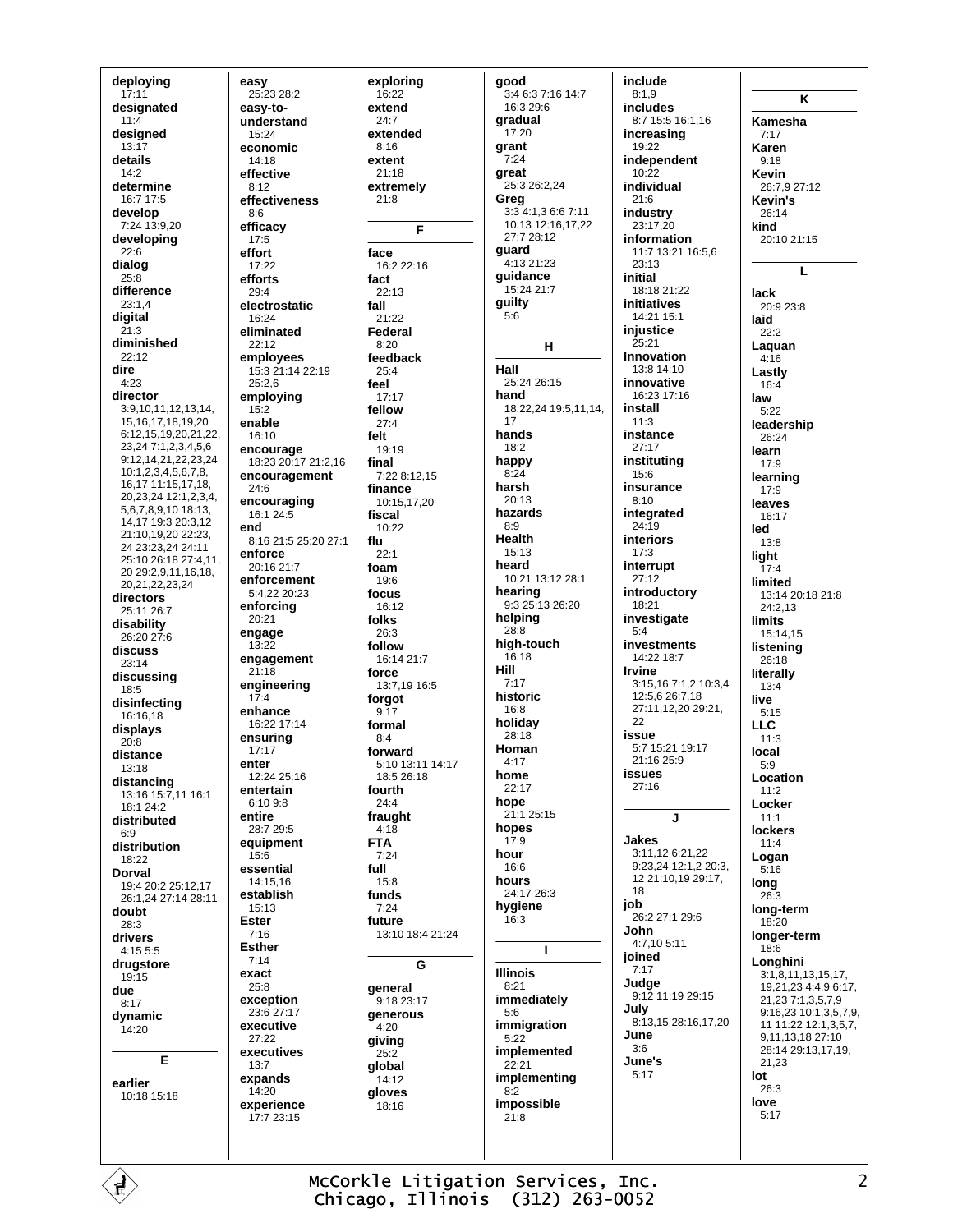M made 14:22 maintain  $11.3$ maintaining  $15:3$ major  $23:21$ make 7:14 11:18 14:16  $29:3$ making 20:10 26:10 27:18 manage 24:18 28:8 management 7:18 8:2,9,10 27:22 Manager  $7:18$ managing  $8.5.8$ mask 16:2 18:24 20:8,21  $21.17$ masks 18:1,16,22 20:6,17  $21:4$ matters  $7.13$ maximum  $15:11$ **Mcdonald**  $4.16$ mechanism  $20.24$ meet  $8:19$ meeting  $3:2.55:176:5.11.14$ 8:14 9:19 28:16 19  $29.7$ members 3:24 9:2 14:8 20:1 mention  $9.17$ mentioned  $14:9$ messages  $21:4$ messaging  $18.23\overline{21.3.24.20}$ met  $10.18$ military  $5.23$ **Miller** 3:13,14 6:23,24 10:1,2 12:3,4 21:20  $22.2329.1920$ miniature  $19:1419$ minutes 6:8,9,10,13 10:20  $14:1$ mitigation  $8:7$ **Molly**  $13.8191439189$ 12 20:1 22:2 25:12, 13 monitor 15:20 monitoring  $15:19$ month 13:4 28:17

months 18:1,7 20:5 mornina 3:4 7:16 10:18 14:7 **Morrison**  $4.7105.11$ motion 6:10 7:9,10 9:8,11  $10.11111.1618$ 12:13 29:1,3 move 6:13 9:13 13:11  $14.1729.7$ movements  $22.18$ moving  $26.18$ **MTA**  $17:6$ multiple  $15:2$ N national  $4.1323.16$ neighborhood  $4:11$ number 26:11  $\mathbf{o}$ object  $4.12$ occurred  $22:11$ offering 18:14.15 office  $20.14$ **Officer** 7:13,17 13:8 14:10 OMFC  $26.1$ omnibus 11:11,12,17,19  $12:14$ open  $18.11$ opened .<br>26∙16 operate  $11.3$ operational  $14.21$ operator  $8:13$ operators 7:22 21:11 opportunity  $25.3$ opposed  $4:15$ order 3:5 4:2 6:7 7:12  $10:14$ ordinance 7:19 9:9 11:1,5 ordinances  $11:1,10$ organizational  $8-4$ organizers  $5:9$ Oversight  $8.21$ 

P p.m.  $4.8$ package  $11.3$ packages  $19.8$ pandemic 14:13 15:9 16:9,13 25:20 27:1 28:8 part 7:22 13:6 16:21 18:18 23 20:22 22:21 23:8 9 14 participating  $9:19$ parties  $5:6$ partners 17:22 passenger 15:14 21:17 passengers 20:11 21:12 passes  $7:10$ past 13:4 20:5 25:19 peer  $20.23$ peers  $23:15$ people  $4.52224.19$ people's  $22.18$ percent 19:7 24:3,4 period  $28.2$ person  $20:7$ personal 15:5 20:22 21:6 persons  $20:7$ Peterson 3:1,3,21,22 4:1 6:6 7:7,8,11 9:1 10:9,10, 12.13 11:14.15 12:11.12.15.16 14:7 18:9 19:4.16.24 25:11 27:11 28:11 22 phase 12:24 13:5.10.24 14:4,17 21:21 23:8  $25:16$ phases 13:10 15:10 18:5  $22.4$ Philadelphia 23:5 pieces 13:21 Pilot  $11:2$ place 22:10,20 26:13 plan 7:20.21 8:14 9:6.10. 13.20 14:20.24 15:9  $18.1823914$ plans 8:1,19,23 12:24 14:3 25:5,6 platform  $15:21.22$ 

platforms  $15:19$ play  $22.6$ playbook  $23.18$ pledge  $5:8$ point  $26:10$ police 4:13,18,23 5:3 20:10,20 policies  $8.8$ policy  $8.10$ Poppe 13:9 14:7,9 22:2 position  $21.11$ possibility 19:23 **PPE**  $15.6$ practice 4:15 16:3 17:23 practices 8:8 17:24 23:20 predict  $21:24$ preparation 13:6 21:22 22:4 prepare 13:5.22 prepared  $14.19$ present  $3:10.24$ presentation 7:14 9:4 10:21 14:6  $25.14$ **President** 9:18 12:18,20,22 14:8 18:17 19:13,17 20:12 21:13,20 22:2 23:3 24:9,14 27:20  $29.4$ pressure  $20.23$ pretty  $23:17$ previously  $6:9$ prior  $15.1$ priority  $27:19$ procedures  $8:1.7$ process 13:1,5,23 processes  $R-1$ Program  $11.2$ programs  $25:7$ promoting 19:20 promotion  $8.11$ protect  $15:2$ protective  $15.6$ protests 4:13 25:20 26:13 27:1 28:9

protocols 17:15 22:10,19 provide  $16:520:17$ providing 14:14 15:5,23 18:19 provision 18:21 **PTASP**  $7.21$ public 4:2 5:7,16,19 6:4 7:20,21,23 9:9 13:13,15,16,23  $15.13.25.5$ publicly  $19.2$ punishments  $4.14$ purchase  $11:8$ purpose  $4.22$ put 13:6 21:11,14 22:18 putting  $9.6$ Q quality  $15.4$ **auestion** 19:4 20:4 24:1,12 **auestions** 8:24 9:1 14:5 18:12  $20.125.12$ quorum  $3.23$  $\overline{R}$ racism 25:21 27:2 rail 7:19 8:18 22 9:10 11:4 16:16 17:12  $20.721.10$ railcars 16:19 raise  $27:16$ Ravenswood  $4.11$ reach  $24.3$ reaching 24:12.24 read  $4.6$ reading  $6:2$ real  $23.3$ real-time 15:18 reality  $20.13$ rebuilding 17:16 recent 25:20 recipients  $7:23$ recognition  $27:13$ recommendations  $11:9$ recommends  $8.2211.12$ 

record 9:17 26:22 reduced  $23.11$ reform  $4.24$ regimens 16:15,22 reaion  $15.4$ regular 3:5 6:11 regularly  $17:6$ reinstituting  $23:7$ relates 20:6 22:1.19 25:19 relationship  $4:19$ relies  $15:4$ rely  $21:5$ remind  $21.1628.19$ reminder 28:15 remove  $5.661$ reopening 13:1,5,10,13 14:3. 18,20,24 15:10 16:21 17:21 18:5,18 23:9,19 24:21 25:16 report 10:14.21.22 11:13 required  $8:13$ requirements  $8:15,19$ requires  $7.22$ resident  $4.10$ residents  $4:19$ resources  $5.3$ respond  $17:20$ respondina  $14.13$ responsive  $27:16$ rest 13:19 restrictions  $22.18$ result 26:12.14 resurgence  $22:9$ Reverend  $29.1719$ reviewed 10:20,24 11:8 reviewing  $17.4$ ride 5:23.24 16:8.10 18:3 ridership 16:4,6,9 17:17 riding  $19.22$ rigorous  $16:14$ risk  $8:5.6.10$